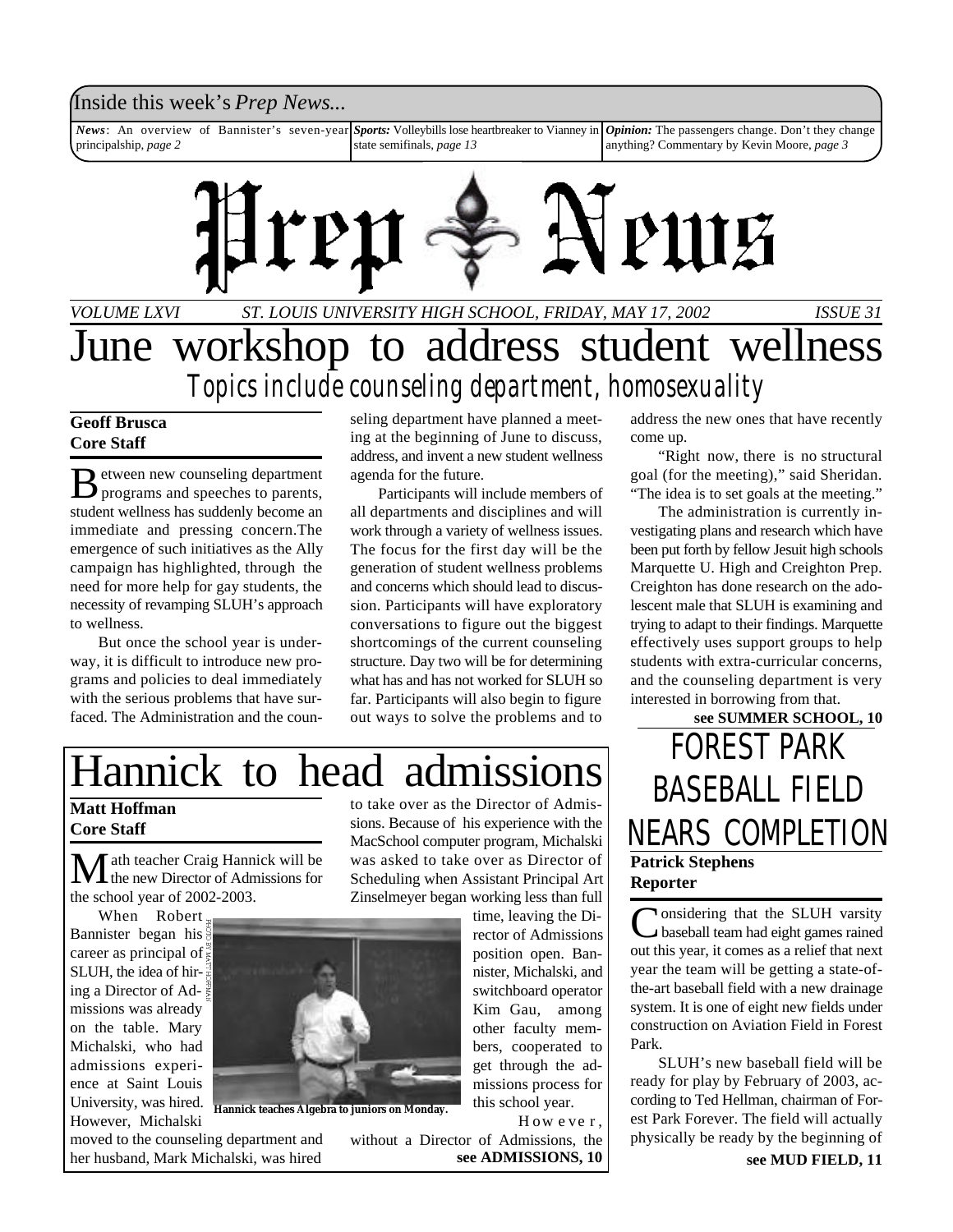# **News** May 17, 2002 Bannister leaves SLUH after seven years

### **Denis Agniel Core Staff**

A fter seven years of bustling around<br>the halls of St. Louis U. High, Robfter seven years of bustling around ert Bannister will step down as principal on July 1, 2002. During his time at the helm, the school has pushed forward in many areas, including technology, academics, admission, facilities, and faculty development.

According to Bannister, SLUH's technology during the 1960s included a mainframe, a rarity for a high school at that time. Upon his arrival on July 1, 1995, the administration set out to reestablish the school as a leader in technology. They also determined that educating the staff in the use of technology would be a priority.

As a result of this commitment to technology, the school has installed a T1 line and every teacher now has access to a personal computer as well as a technology workroom, whereas at the beginning of Bannister's career at SLUH, every office had a computer but not every fac-

### ulty member did.

In 1995, about 70 computers sat in two computer labs on the lower level. Now Bannister estimates that students have twice as many computers to access, with a

lab in the library and a second floor writing lab in M204 supplementing  $\tilde{\xi}$ the original two.

Not only has the technology changed quantitatively, but the quality has improved as well. Every teacher has the ability to move the new technology into the classroom, said Bannister, citing the science and math departments' wireless systems.

On top of technological advancements, academics and admissions procedures have dynamically changed during Bannister's seven years. Bannister says the schedule is undergoing "an evolutionary process" that is "looking for more flexibility in junior and senior year." To establish this flexibility, the administra-

tion added a seventh period to the school day.

In terms of curriculum, a full year of biology in freshman year now offers students more leverage and encourages more

> students to continue science in their upperclass years. Theology has moved from three days a week to five days, allotting it greater parity with the other subjects. Freshman history changed from five days a week for one semester to three days a week all year long. The language lab was reinstituted during Bannister's tenure. Fi-

nally, Health has been added as a freshman course.

"Dr. Bannister has worked closely with the department chairs to improve curriculum," said math department Chair Tom Becvar.

Bannister has also lowered class size, **see TICKET TO RIDE, 6**



**administrative experience under his belt.**

# succeeds Zarrick as CSP moderator

### **Andy Neilsen Editor in Chief**

In a move that will appoint the third<br>Community Service Program modera-Community Service Program moderator in four years, theology and economics teacher and Australia native Suzanne Walsh was appointed CSP moderator.

"(Principal Robert Bannister) asked me if I'd be interested in (CSP). I said, 'Yeah, I'd love to,'" Walsh recalled.

Walsh's experience in community service comes primarily from her days at Riverview High School in Australia, where, as a housemaster, she served on the school's organizing committee for community service. Unlike at SLUH, the students at Riverview were required to do at least fifteen hours of service every year. However, like SLUH, Walsh said, "They did everything from (working with) senior (citizens) to kids."

Walsh's favorite project from

Riverview was the Ignatian Holiday Camp. Designed as a fun, weeklong activity for disabled children, the camp also provides a respite for their parents. It brought seniors and juniors from Riverview into an immersive experience with disabled kids.

"I loved it," Walsh recalled of the camp. "It was such a rewarding experience. You go into it thinking you're helping someone, but what you get out of it, the feeling and relationship, is just awesome. It's beyond words. It's unreal."

Implicit in this statement is Walsh's philosophy of community service: that students will gain more than they put into the experience.

Walsh already has plans for new projects. She cited the Humane Society, Boys Hope/Girls Hope for West County students, and a new project called "night



**The new CSP logo and motto**

patrol." This night patrol consists of four to five seniors with a teacher going around the city along a planned route, giving coffee, tea, and food to homeless people. Walsh plans to enact this project in conjunction with St. Patrick Center, St. Louis' **see SP, 6**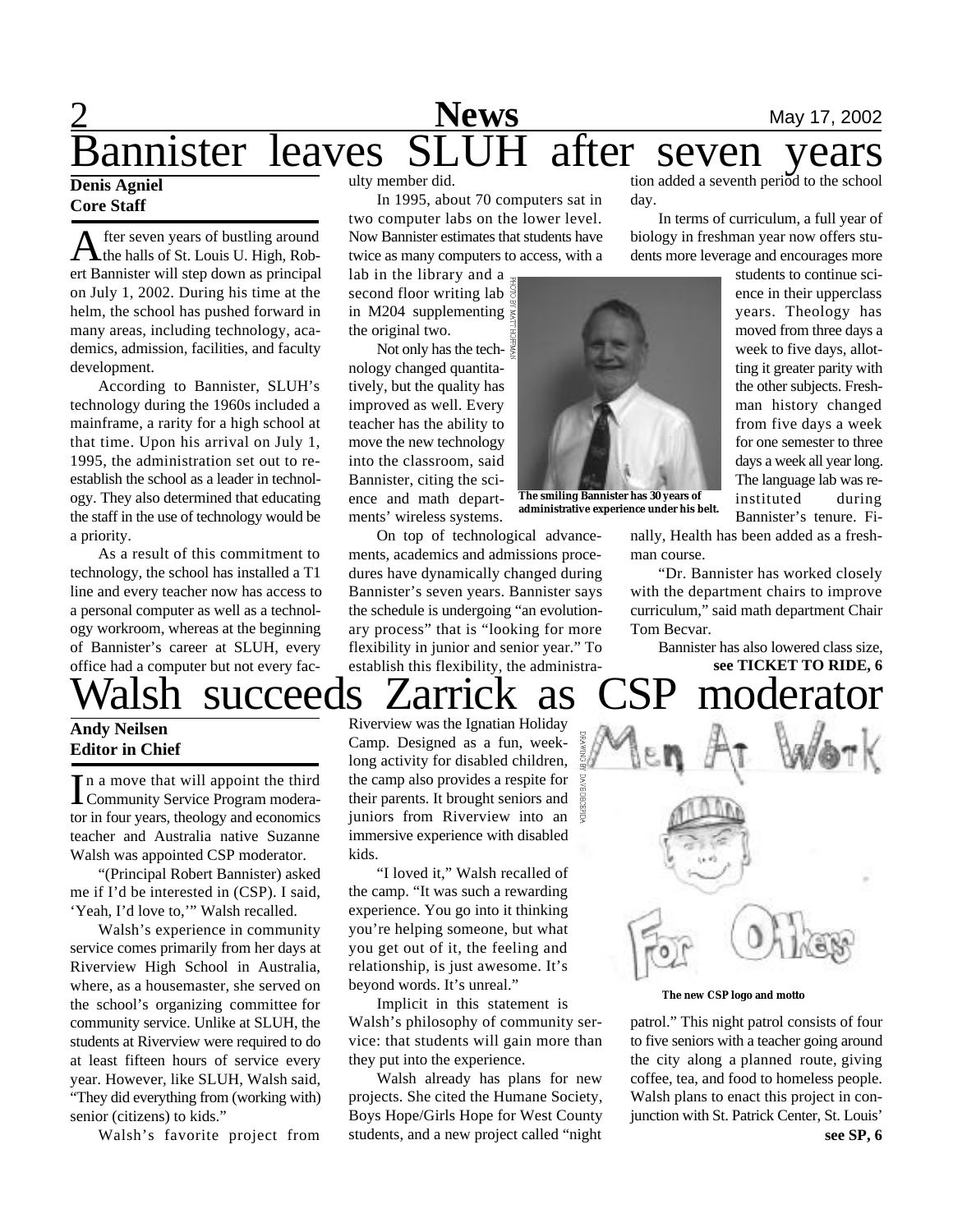# <u>May 17, 2002 **Opinion** 3</u>

# **COMMENTARY**

The passengers change. Don't they change anything?

### **Kevin Moore Sports Editor**

Two Sundays ago I was sitting behind the curtains at Senior<br>Follies during intermission. Right before the senior video wo Sundays ago I was sitting behind the curtains at Senior was about to start, a bunch of seniors found spots in the crevices offstage. We wanted to watch it together. I sat with Ben Wastler and Ryan Stoffel, and we talked about how odd it seemed that we were going to be leaving next year, all going to different colleges.

 Watching the video evoked some great memories from high school. I thought about watching my first Wet Billies contest during Spirit Week freshman year. I thought about cheering and charging the field at football games after a big win. I thought about the great time I had at the Talent Show this year. In all of those memories, I thought about us, the class of '02. I don't want to leave these guys, my friends. I know I'll miss them.

 I had already seen the video and heard the song countless times. After all, I helped film some of the clips, and I was there when Chip Deubner edited it throughout the year. Different lines of the Ben Folds song have affected me since I first heard the song, but as I sat considering my high school career a certain line jumped out at me: "And life barrels on like a runaway train,/ where the passengers change./ They don't change anything./ You get off, someone else can get on." That line kind of scared me. Are we those passengers getting off the train, not having changed anything?

That would be tragic, so I started trying to think of things that

we had changed at SLUH so I could ease my mind. Had we changed anything for the better while we were at SLUH? Was our being here important and meaningful? Or were we just there, easily replaceable by the next set of passengers, the class of '03?

My first impulse was to think about what we had changed about SLUH, the institution. The issue of student wellness was often discussed this year. Students gave their opinions in classes and the *Prep News*, and, although the administration hasn't made any solid changes yet, I'm fairly certain they will take into consideration what we've said about those issues. Recently a group of seniors has tried to create a more accepting and loving atmosphere at SLUH by leading the ally campaign. So, we did at least start to change some things at SLUH.

Yet I think we've made many important changes that aren't tangible and can't be written on a piece of paper. We've all made changes. Maybe we didn't change the school, but we've changed people. We've changed each other. None of us are the same people as we were four years ago when we went to our Direction Day as nervous freshmen. At my Direction Day I remember Fr. Hadel taking a picture of Jim Mohan, who had dyed blonde hair at the time, and telling Jim that he'd laugh when he saw that picture in four years. It's been four years; we've changed on levels much deeper than simply our physical appearance.

I'd heard that Ben Folds song hundreds of times, but I find it interesting that this notion of change came to me only when I was sitting with this group of guys, these friends I had made over **see PASSENGERS, 6**

# LETTERS TO THE EDITOR

### Thanks from a parent of the class of 2002

To the Editor:

During the past four years, I have seen physical, spiritual, and intellectual growth in my son, now ready to graduate from St. Louis U. High. I have witnessed the SLUH spirit, and seen him transformed into "a man for others."

At times the road was rocky, and I wondered if he would be able to meet the challenges. I knew that just because he was one of the "selected young boys" that started in the summer of 1998, it would not be an easy task to succeed. SLUH is a demanding school, and dedication, determination, and perseverance are required to succeed.

Many of life's lessons were learned during the past four years; some good, some bad. Many friendships were developed which I'm sure will last a lifetime.

My thanks to the entire SLUH community and especially the senior class for making the past four years such a great time.

A special thanks to the teachers, administrators, and staff that helped these young men during these past four years. You are

a dedicated group of individuals that make this school so special.

SLUH has prepared my son for the next transition phase of his life. The skills he acquired while at this school will allow him to succeed in college and whatever profession he chooses.

A few weeks ago, I asked my son if he had to select a high school again, would he choose SLUH. The answer was *yes*. I would bet that most of the senior class would provide the same answer.

I recall something that a parent of a 2001 SLUH graduate said to me at one of the football games: "Just because my son has graduated doesn't mean that I won't be at the SLUH events."

There have been many graduating classes before the class of 2002, and there will be many more after the graduating class of 2002. However when the graduates walk into Powell Hall to accept their diplomas, I hope it will be one of the proudest moments of their lives.

Congratulations Class of 2002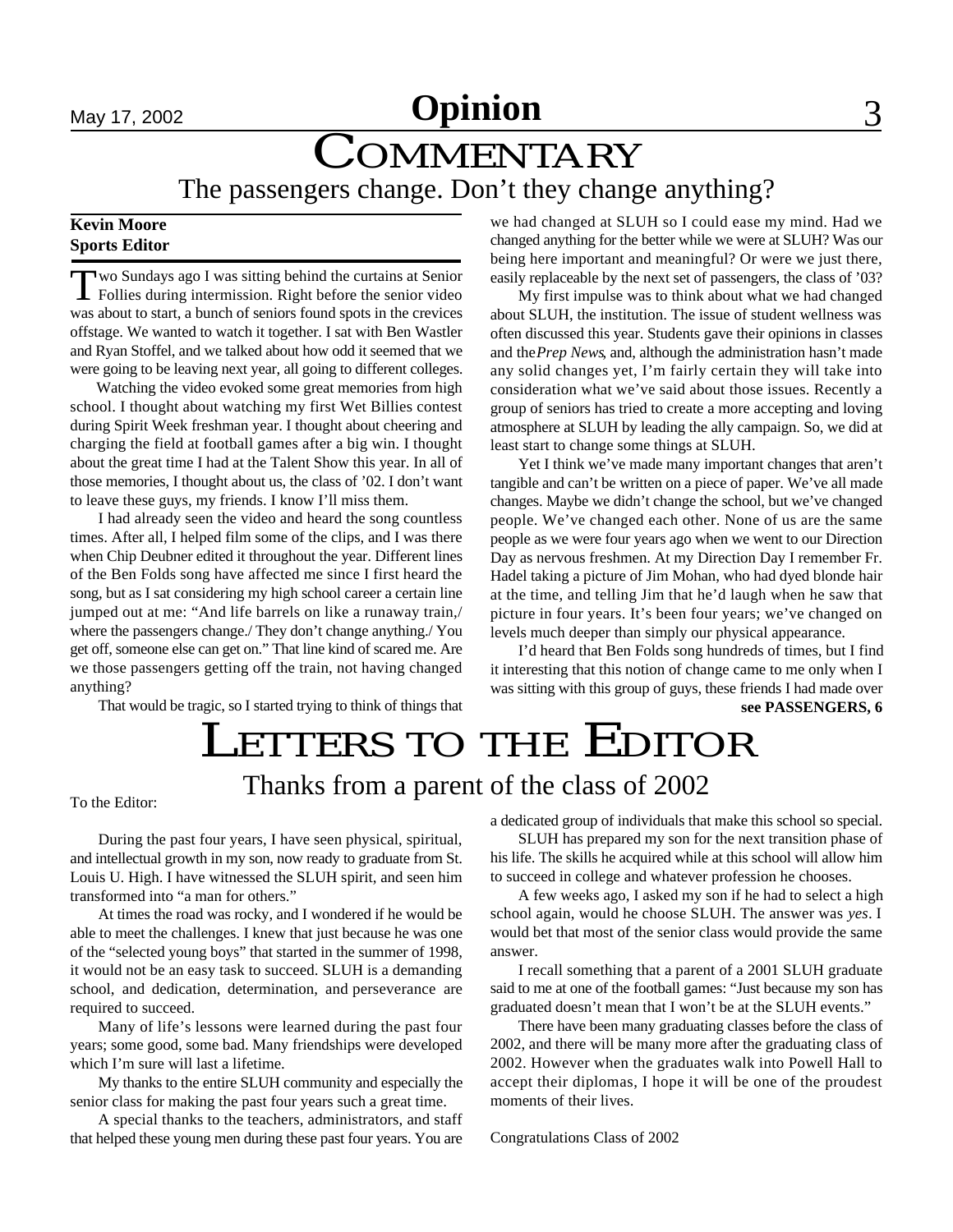# 4 **News** May 17, 2002 Pettit's stem cell transplant sucessful thus far *Active exercise regimen, positive blood tests contribute to success*

### **Matt Arnold Reporter**

O n February 19, Steve Pettit entered Barnes Siteman Cancer Center to undergo a stem cell transplant. John Dipersio performed the four-day-long procedure.

"Dr. Dipersio knew exactly how I'd feel during the procedure. He'd say, 'You'll need to cough about now,' and sure enough I'd cough," Pettit said. Dr. Dipersio is one of the top doctors at Barnes for stem cell and bone marrow transplants, and Barnes Siteman Cancer Center is one of the top ten cancer clinics in the nation.

Pettit was in the hospital for a total of twenty days. The four days of the actual operation were delicate ones. Doctors removed stem cells through a catheter in

Pettit's chest and froze them for later use. Pettit then went through two days of chemotherapy to kill all of the old stem cells. On the fourth day, doctors reintroduced healthy stem cells into Pettit's body cultured from the stem cells that were removed earlier. The recovery period from the operation was difficult for Pettit. All in all, he lost about twenty pounds.

"I wanted to eat, but I just couldn't eat," Pettit remarked about the difficulties of his recoveries. Although weakened by the operation, Pettit still made it to events such as Cashbah and the Father-Son Banquet.

About four months after his surgery, Pettit has gained back much of his strength and shows many good signs that the operation was a success.

"I'm doing a workout now where I walk for a little under an hour and (do) curls," Pettit said, "and I try to get in as much golf as I can."

Many tests have come back with positive news for Pettit. Doctors say his blood looks good and his exercise routines are helping him stay healthy, too. On May 28 Pettit will travel to Boston to undergo a bone biopsy at Harvard's Dana Farber Center. The Dana Farber Center is one of the few clinics that runs tests to find the percentage of myeloma in the body. The tests will show if Pettit's cancer is in remission and if the operation was a success.

Pettit feels good about the progress he's made and is not forgetting about SLUH.

He commented, "I'm looking forward to next football season, working on Vision 2000, and volunteering at Loyola Academy."

# uizbills set team record, win a game at State

**Joey Neilsen Reporter**

O n Saturday, May 4, at 6:45 a.m., you were probably asleep in your bed– perhaps time well spent. Most students would even consider a Saturday morning to be the best time to sleep in, a day without bells and classes and teachers. On that particular Saturday morning, however, eight SLUH students and math teacher Tom Becvar thought otherwise. At that early hour, junior Mark Murphy and seniors Jon Britt, Conor Hagen, Ben McCloskey, Joey Neilsen, Brian Shaver, Tom Venker, and Jason Wever met Becvar, the moderator of the Quiz Bowl team, on the upper parking lot. Taking only pastries, bagels, juice, donuts, flash cards, and practice questions, the team left for the state competition in Columbia, Missouri.

The Jr. Bills knew the competition would be stiff. SLUH's official record, 4- 0, seemed small compared to the 68-8 team they would be playing in the first round. Indeed, the future seemed grim for

the Quizbills at the end of the first quarter: Cape Central, their first opponent, was winning 90-50. Relief, though, came in the second round, the bonus round. The team took advantage of the extra points, jumping ahead of Cape Central, 205-200. The Jr. Bills played hard and managed to keep their lead for the rest of the game, winning 410-355.

"It was a great game," said Becvar. "It could have gone either way, but everybody contributed. They deserved the win." Although last year's Jr. Bills made it to the state competition, they were unable to beat any of their opponents. At least in recent times, this win is a team record.

The next rounds didn't go so well. SLUH played Parkway Central in the second round, and despite all the efforts made by the Jr. Bills, Central was too quick. The Bills lost the game 400-250. The next round would be the deciding round. To ensure its advance to the semifinals, the team would need to beat Webb City, a team they thought they could beat.

At the end of the first quarter, the game was tied at 50 points. But Webb City

took the lead in the bonus round and led 170-135 at the half. It turned out to be a lead the Quizbills would never break, and SLUH lost the game 370-230. Briefly, it seemed as if the Jr. Bills might advance to the semifinals anyway. There was a fourway tie for fourth place, but without enough points, the Quizbills were eliminated. Cape Central, the team SLUH beat, went on to win the tournament. The team takes great pride in its victory over the state champs.

Next year Mark Murphy will take over as captain, and six new seniors will join him, along with one junior, as every year. Until then, the buzzers will stay under Becvar's desk, waiting for February. But for the current seniors, the season is over.

"I had a great time," said Britt. And it was a good season. The team finished with an official record of 5-2, a district plaque, and a few team records.

Looking back over the last three months, all Tom Venker could say was, "Herbert Hoover. 1928."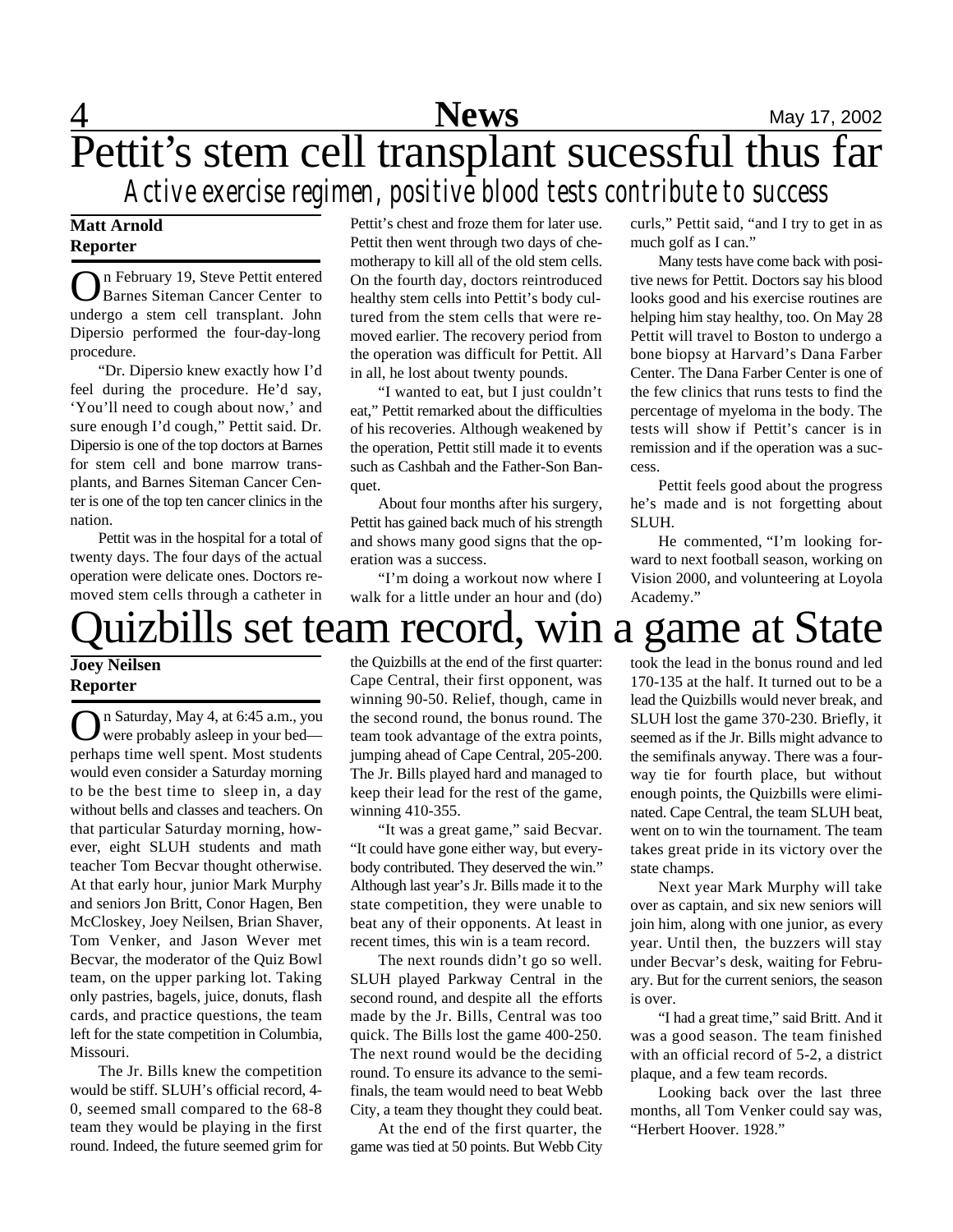# **May** 17, 2002 **Sports** 5 Simek, DiRaimondo get their kicks elsewhere

### **Kevin Moore Sports Editor**

A the end of last summer, junior Frank<br>Simek and sophomore John t the end of last summer, junior Frank DiRaimondo left St. Louis U. High to pursue soccer careers elsewhere. Simek moved to London, England, and signed a

four-year professional contract to play for Arsenal's Under-17 Youth Team, while DiRaimondo joined the United States Youth 17 National Team in Bradenton, Florida. Both players have found their experiences thus far to be particularly rewarding.

Simek, a defender, found the change to living in England quite easy,

as he had already lived in England for six years when he was younger and had played soccer there during numerous summers. "I thought the transition went really well...I already knew the guys on the team," said Simek from his host couple's house in London. "Since I had lived there for six years, I knew people other than just my teammates that I could do stuff with on the weekends."

In order to make a lot of time for training, Simek is on a special school schedule in the British school system known as "Levels." He has a full day of schooling on Wednesdays, during which he works one-on-one with a tutor. "It's not really a typical high school situation...I can work at my own pace," explained Simek. On Monday mornings he takes an English class, but he devotes Monday afternoons and all of Tuesday, Thursday, and Friday to training with the Arsenal team. The team usually plays league games against other teams in the Under-17 Academy League on Saturdays.

Simek is content with his situation on the team. "Playing center back, I've been starting almost every game and getting to play the whole game," he said.

The club has even called him up

several times to play for the Under-19 team "to get experience with the older guys," said Simek.

His Under-17 Team reached the quarter finals in the Academy League this year. Simek had hoped for a better finish, but he said some injuries hampered the team's chances at getting further.

> In mid-June Simek will join the Under-20 U.S. National Team in Holland, where the team will play some clubs and other national teams. "I'm not sure how (the U.S. coaches) saw me, but they called Arsenal and asked if I could play on the team," said Simek.

Following the tournament in Holland, Simek will return to the United

States, yet his summer vacation will be short as he will have to return to the

Arsenal team in England July 8. The only other time Simek has been able to come home was for a two-week Christmas break during which everyone on his team was able to go home.

Simek is heavily committed to the program and is glad he decided to sign with Arsenal. "I really am enjoying it. It's been a great experience to play pro-

fessional soccer in England, especially for a team like Arsenal. Training daily with such good players really helps me improve my game," he said.

**John DiRaimondo**

Although he plans to take the ACT and SAT tests this summer, Simek doesn't believe going to college will fit into his future plans. "Hopefully I'll just keep playing soccer in England," he said.

Although not based quite as far away from home as Simek, DiRaimondo has had an equally exciting year playing for the Youth 17 National Team. Although in August he said he felt nervous leaving home as a fifteen-year-old, DiRaimondo said he soon adapted to his new home in Florida. "It was really hard to get adjusted during the first month...living on your own is a different lifestyle," he said. "But once I got to know my teammates better, it felt more like home."

Like Simek, DiRaimondo has a different school schedule than the average high school student. He goes to school from 7:45 to 12:30 each weekday so that he has more time to train in the afternoon.

DiRaimondo said one of the more interesting aspects of his playing on the team is the amount of international traveling he has done. He has played in tournaments in Brazil, France, and even Northern Ireland.

"It was neat to see all of the different cultures, especially in Brazil," he said. "It was crazy in Brazil." He remembers his amazement at playing in front of a crowd of about 9,000 raucous fans. "The people

> there were pretty friendly until we played Brazil. While we played Brazil, it was pretty crazy. People even started throwing bottles at us from the stands," he recalled.

> His team accidentally played a Brazil team that was a year older, and his team lost 4-0. "Losing like that to a Brazil team that was a year older than us wasn't too bad," he said.

DiRaimondo scored his first international goal in Brazil on a free kick against Panama. As a midfielder, he currently is second on his team with five international goals.

DiRaimondo will return to St. Louis on May 30, and he will be going back and forth from St. Louis to Florida throughout the summer.

"It's been an adventure, a big change," said DiRaimondo. "It's been good for me. I miss home, but it's the best place to be as far as soccer goes. It's what I want to do."



**Frank Simek**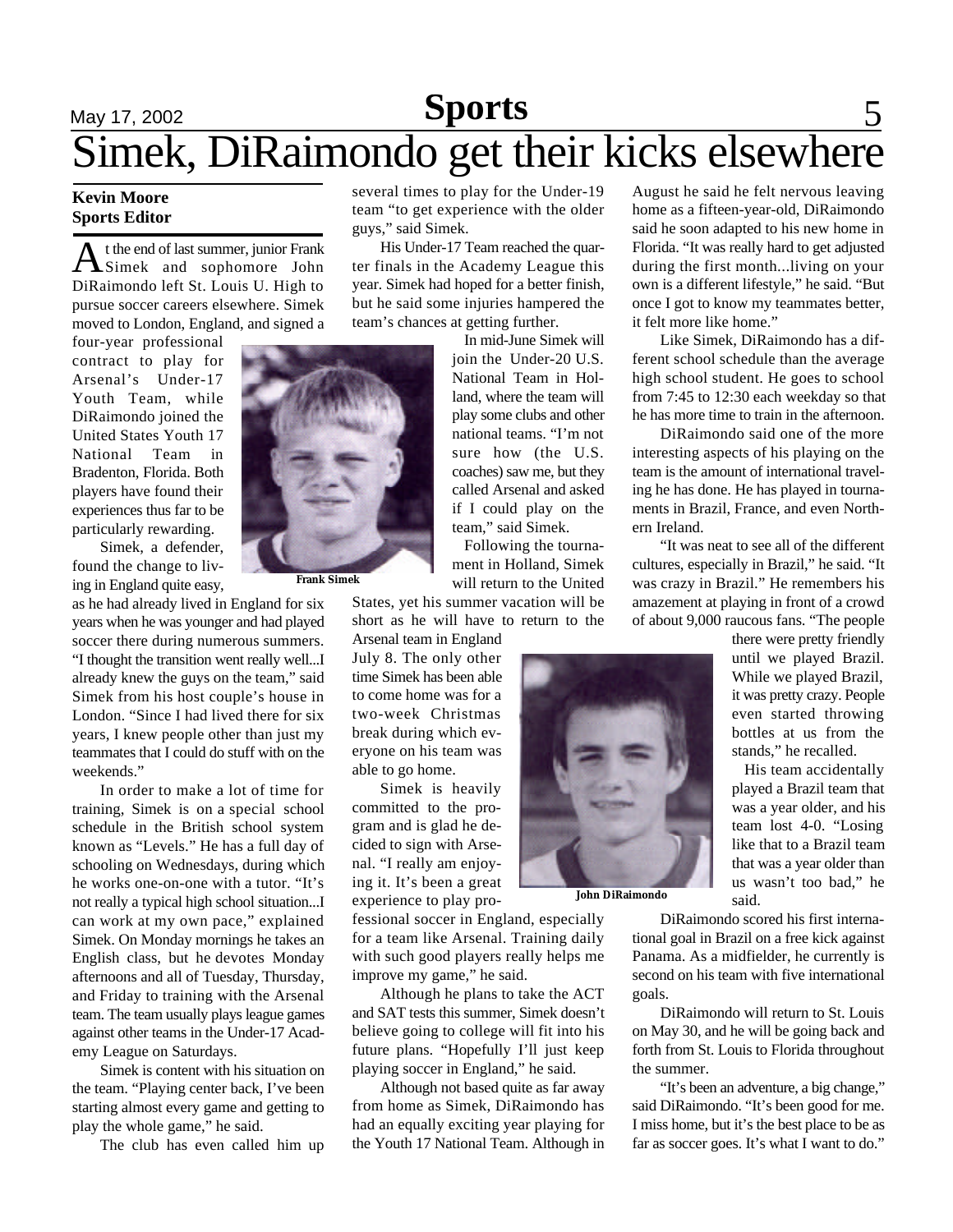## **6** Mews May 17, 2002 TICKET TO RIDE

which was a goal. While opinions differ on his greatest accomplishment, English department chair Chuck Hussung sees reduction of class size as the salient feature of Bannister's years at the U. High. "I've heard it said," remarked Hussung, "that you can count on a pastor for one big thing for a church. This principal will be remembered for adding teachers in a time when our studentteacher ratio had gotten way out of balance. I will always be grateful for that."

Administratively, Bannister added a Director of Admissions position. Also, admissions decisions now include the input of the President, a counselor, and a teacher of either freshman mathematics or freshman English, as well as the academic administration. The administration also formulated the profile for a successful student, making it more likely for selected students to remain for all four years.

The facilities have probably changed the most noticeably during Bannister's

## SP

 $(from 2)$ 

"We've done stuff like this in Australia, and we had seniors lining up. I hope we can have something like that here. I'm here to work for what's best for guys here," Walsh asserted.

Walsh succeeds current CSP moderator and Plant Manager Pat Zarrick, who, with his increasing duties as Plant Manager, could not keep up with the CSP regimen.

Zarrick's primary achievement in CSP was the expansion of the number of projects. As well as expanding into city sites like Adams School, Zarrick also melded Outdoor Experience Club projects with CSP projects, joining service and fun.

"(Walsh) was very interested and active when she was here last," Bannister said, citing her prior CSP involvement at SLUH as a qualification. Bannister denies concern about the high turn-

 $(from 2)$  time at SLUH. In 1995-96, new music facilities were added, as well as renovated science rooms. The next year, a new theater took up its position at the west end of campus, while the existing school building underwent renovation. In the following two years, SLUH saw improvements to the Gymasium, the former Jesuit Chapel, and the Library. In 1999-2000, the main chapel was upgraded, and, this year, SLUH reclaimed the basement area and developed a coaches' commons.

> Bannister's most valuable contribution, according to some, lay in his commitment to faculty development. "His best contribution to the school," said physics teacher Paul Baudendistel, "was to improve the morale of the faculty. It's much more positive than it was seven years ago."

> "No doubt about it," agreed chemistry teacher Charlie Busenhart.

> Further staff developments include an evaluation system for faculty, an Early Retirement Plan, a merit component to the teachers' salary scale, and a staff Spiritual Development Committee.

largest homeless care provider.  $over$  over of moderators. "If it were a club, I  $\left| \right|$  (from 3) might have some concern with it. I see that kind of activity (CSP) as a more integral part of the school."

> Bannister said that the school hoped to have a more permanent moderator after Zarrick, but his assumption of Paul Owens's role negated that possibility. Even Walsh's position is temporary, because her visa from Australia expires after two years. Bannister hopes Walsh's two-year stint will provide an opportunity for a more permanent moderator to step in. "I see an opportunity for transition and work with others so that other people can feel comfortable coming in," he said.

> Though Zarrick expanded the number of sites for CSP, Walsh's primary goal is to increase involvement by students. "SLUH is a place of opportunity. We need to make guys more aware of what's out there," she stated. "That's what I see CSP as doing."

In 2000, Bannister received the Backer Award, which recognizes the lifetime achievement of an alumnus.

Many also noted Bannister's effervescence. "When he came into the school," said Becvar, "he brought a presence, which was outgoing, open, and he was here to make people feel good, to encourage them to do a good job."

Theology teacher Jim Linhares agreed: "His cheerful personality has lightened the mood in the building many days."

"He has been an exceptional administrator, and I have been happy to have learned from him," said theology teacher Alan Boedeker.

Best wishes will follow Bannister as he rides off into the sunset.

"I wish him the best," said Dean of Students Eric Clark.

Jan Cotter and Helen Klenklen, assistants in the main office, shared the sentiment of good wishes for Bannister, saying, "We hope that in the future, when he's semi-retired, that Dr. Bannister will have more time for fishing, learning new songs, and jokes."

### PASSENGERS

the last four years who have changed me, changed with me, three weeks before I would have to leave them. I'll always remember the times I've had with these guys; they are a part of me. I've worked on projects with them. I've gone out on the weekends with them. I've formed my opinions by listening to theirs. These things will live with me forever. We've made changes. It's kind of bittersweet to think about graduation on May 25, though I know, like the song says, it's time.

### *PN* Announcement

The *Prep News* editors and staff would like to extend our most humble thanks and appreciation to everyone who has stapled on Friday mornings throughout the year. Without their tireless work and toleration of Ludacris' "Rollout," getting the *PN* out in time would never have been possible. Thank you.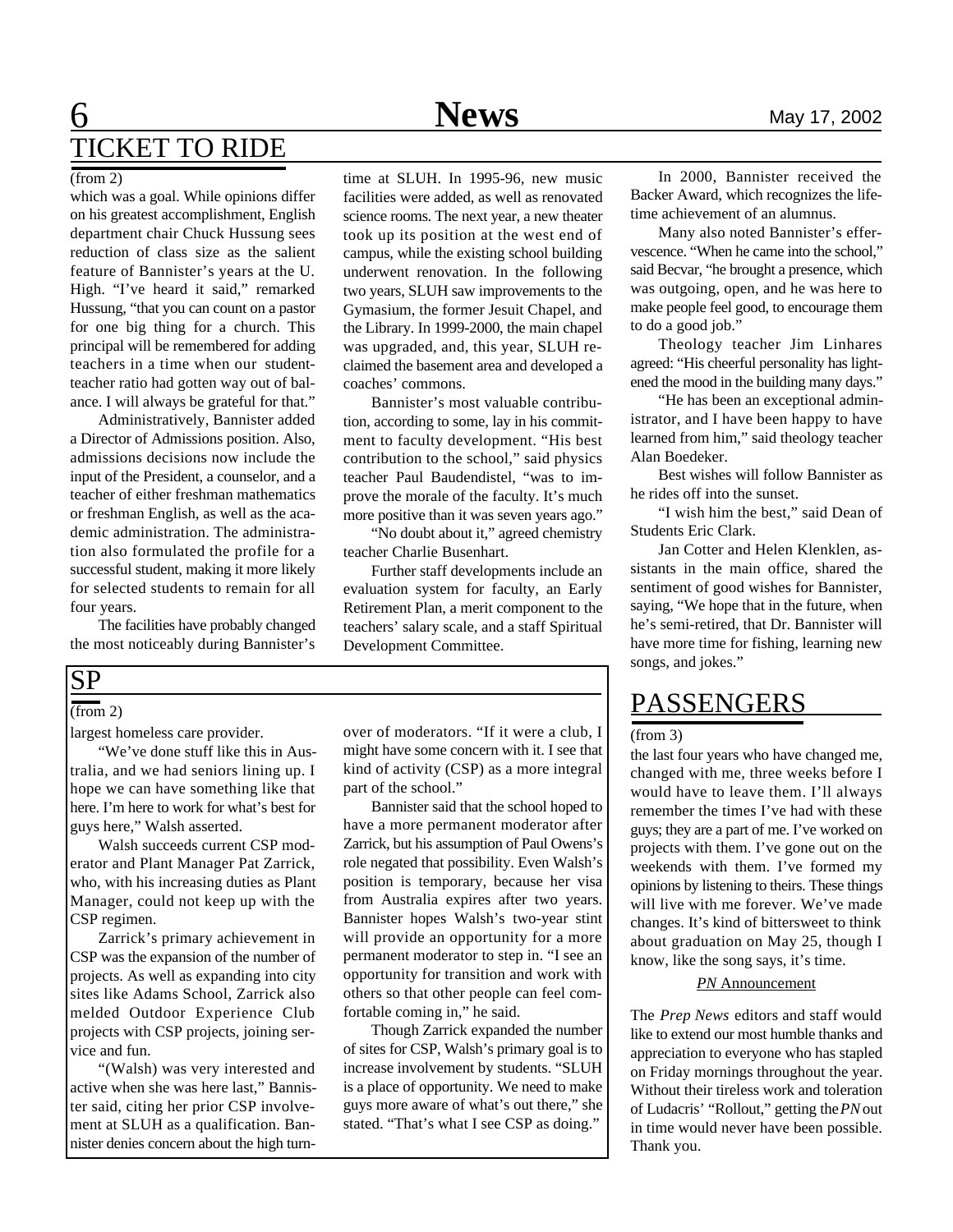# May 17, 2002 **News** 7 A valediction: forbidding mourning for teachers

*Bonnie Laughlin History*

### **David Mueller Reporter**

**H** istory teacher Bonnie Laughlin will<br>the leaving at the end of the year. She be leaving at the end of the year. She will go to Indiana University next year to begin earning a Ph.D. in American History, specializing in nineteenth century topics. She said she wants to earn her doctorate because, while teaching, she ran into material she wished to look at in more depth. That same eagerness for something new brought her to SLUH two years ago.

Laughlin arrived because of what she describes as a "fluke." Upon receiving her master's degree, she expressed interest in teaching. At that time, one of her professors informed her of the opening in SLUH's history department. She applied and thoroughly impressed the administration at the interview with her historical knowledge, general prudence, and genuine kindness. The administration saw Laughlin was the obvious choice for the job.

Those she impressed at her interview are the friends she has made here and those she will miss when she leaves. "I have met some of the neatest people I have ever known here," Laughlin remembered, "both students and faculty." She will also miss teaching. She explains that when you teach, "it is fun to just jump in (to the material) and find out what really **see LAUGHLIN, 12**



*Carolyn Blair Counseling*

### **Dan Riley Reporter**

A s the current school year comes to an<br>dend, some teachers and faculty mems the current school year comes to an bers are packing up their belongings from their offices and tying up loose ends. Some will be leaving the SLUH community, unfortunately, not to return for the following year. Carolyn Blair, a bright and welcoming face in the Counseling Department, is one such individual.

Blair, who has graced the corridors of SLUH for four years, will be departing for a position in the Counseling Department of Clayton High School. Originally from Michigan, Blair came to SLUH after completing her master's degree from the University of Missouri-St. Louis. In her four short years, Blair has worked closely with



ACES as a moderator and is proud of her work within the "African American niche" as a close friend and confidante to students. ACES has been a favorite organization for Blair at SLUH, and she will miss working intimately with the community to create cultural awareness among students.

 Blair, who was not seeking a move from SLUH, was approached by contacts at the school with the opportunity of a job as a college counselor at Clayton. As a member of the Council of the SAT for the state of Missouri and a "heavily involved"

*Terry Murray History*

### **Tom Queathem Reporter**

Terry Murray, after ten years of dedi-<br>
cated service to SLUH, has decided  $\Gamma$ erry Murray, after ten years of dedito move on. He has learned a lot from SLUH and is looking forward to his new position at MICDS, where he will teach history and coach soccer.



During his ten-year stint at SLUH, Murray has been involved in an unbelievable number of extracurricular activities. His service to SLUH's sports program has allowed him to be involved in a variety of activities: track for three years, swimming for ten, and soccer for eight. In addition to sports, Murray has contributed to SLUH by being involved in the Model UN, Student Advisory Committee, Ignatian Apostolate, and JSEA, while also serving as junior class moderator for the past three years.

Murray loves his job at SLUH and said, "(It) was a fantastic first teaching job." Through his time here at SLUH he has learned very much and has been able to involve himself. He cherishes the students and says, "I've probably learned more from the students than anybody else." The classroom environment has been great for him, and he treasures the way the students "humble (him)."

Through SLUH, Murray has learned many great lessons. He says that SLUH has forced him to "become a better teacher **see BLAIR, 11 see MURRAY, 12**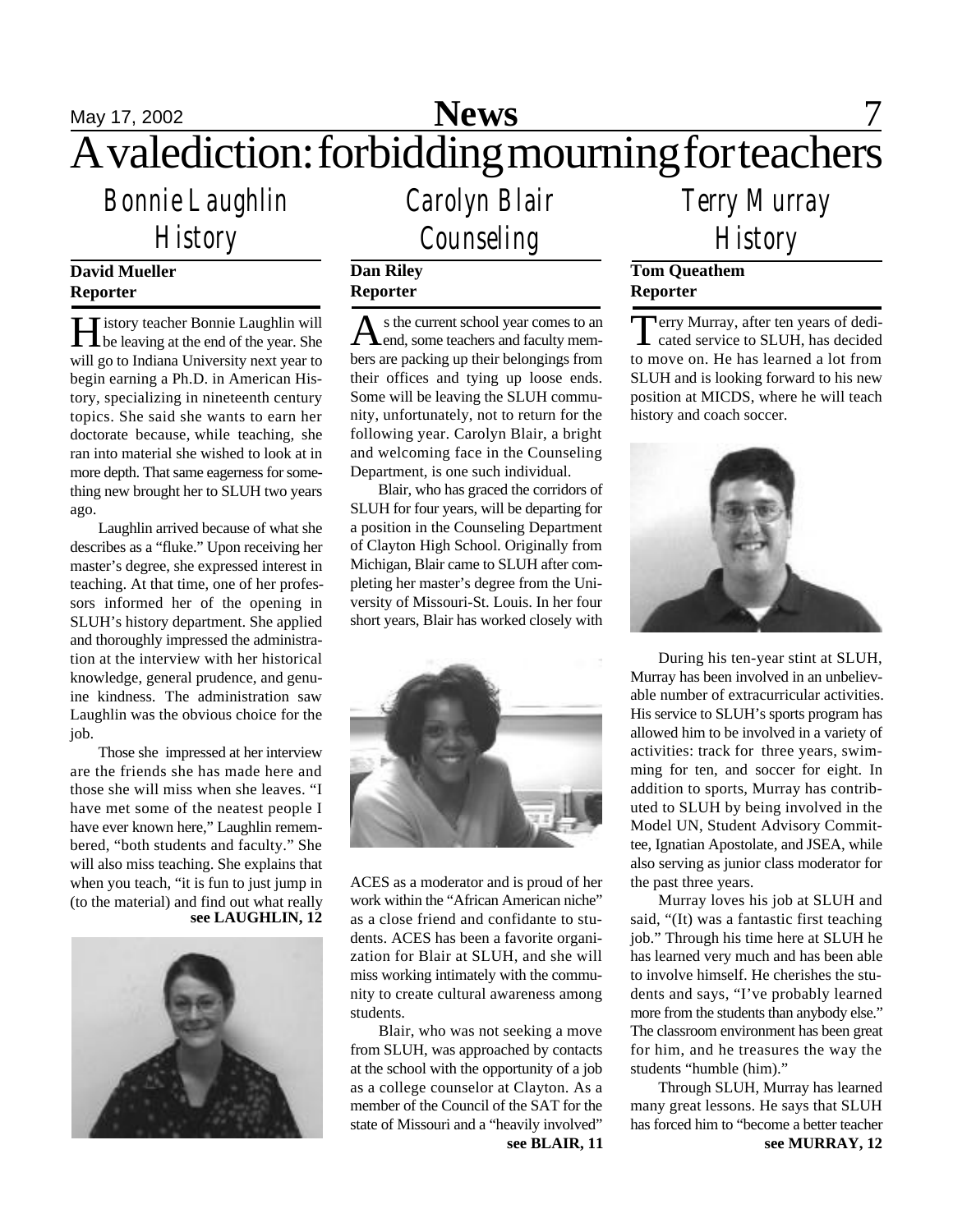# **8** Mews May 17, 2002 Juggling, music, and monkeys *Circus Club's "Really Big Show" hits theater*

### **Dan Sinnett Reporter**

 $\overline{\mathsf{L}}$ ast Sunday, something so huge, so bizarre that it could only be called The Really Big Show, invaded the SLUH theater. The brainchild of Circus Club President Alex Jones finally hatched on Mother's Day. Jones called the show "something to build on for next year."

Dance teacher Janet Strezlec sees the potential that the show presented. She is working on combining the hilarity of Circus Club and the entertainment of the dance program into a single show to happen next spring. Said Strezlec, "It would be great. I love those guys."

The show consisted of lots of talent and plenty of audience participation. Juggling routines, including devil sticks and the diablo, were performed with accompanying music, as Craig Hinders and Sean Smith exhibited their mastery. The audience responded very well to the Mad Libs, in which a member of the Circus Club



**The Circus Club poses in the Danis Lobby.**

asked the audience for words, and then read them back their zany story. At the conclusion of the show, the mystery band revealed themselves as none other than **see CLOWN, 9**

# Greekbills score big on N

### **Brian Fallon Reporter**

E arlier this year, seventeen students of<br>Classical Greek participated in the arlier this year, seventeen students of National Greek Exam. Out of the seventeen seniors who took the exam, eleven received awards, including senior Jon Britt, who scored a perfect 40.

"I was surprised to hear that I did so well on the exam," said Britt. "It is amazing to see how much one can learn from just a year of taking a language." Other seniors who received high honors included red ribbon winners Michael Ziegler and Giles Walsh. Green ribbon merit winners included Joe Griffey, Ben McCloskey, Mark Peniston, Matt Pitlyk, Ryan Stoffel, Phil Vatterott, Brian Werner, and Joe Harvath.

The exam is given to high school seniors nationwide, along with many colleges and universities. "The exam is basically a reading comprehension test," said Mary Lee McConaghy, who has taught Greek as a senior elective for ten years. "(The students) are given one or two lenghty passages in Greek, along with a series of questions based on content and grammar.'

"I thought this year's results were outstanding," McConaghy continued, "especially in terms of how many people received recognition for their exams." She also mentioned that the students' textbook, which teaches classical Greek of the Attic dialect, has been beneficial to their success, especially their success in the exam itself.

"I think this kind of exam is an indicator of how much progress (the students) have made," McConaghy said, "as well as a way of seeing how they measure up against other students who are taking Greek across the country at their level. You work through the whole year, and you must wonder how you stand among other Greek students."

# SLUH'S IRON MAN: POTWORA'S SCHOOL STREAK

### **Tim Piechowski Reporter**

Teachers dream of it. Most students<br>are frightened by the prospects of it. eachers dream of it. Most students But surely, teachers and students alike are awed by it: perfect attendance. Senior Joe Potwora is the man to talk to when it comes to this feat. He hasn't missed a day of school since he started kindergarten.

Potwora accounted for everything in completing this feat of perfect attendance, including illness, vacation, college visits, schoolwork, and diet.

The greatest threat to Potwora's perfect attendance record came in the winter of fourth grade, when he was told by doctors that he would need to have his tonsils removed. But as he was already five years into the game, Potwora masterminded his body and waited until Christmas break to have his tonsils removed. Potwora said, "I was sick on the weekends. I got lucky, I guess."

With three months off each year, Potwora easily took care of travel obligations. "I took vacations in the summer, and I also did my college visits in the summer," commented Potwora.

As the years wore on, Potwora sometimes tired of his mission. "I didn't want to come to school some days during senior year," he said. "There were a few days when my mom had to push me to go to school even though I didn't want to go because I had a couple of tests that day.' Potwora claims he never tried to fake being sick to his mother.

When asked if diet was a major part of his not being sick, Potwora responded with a gleeful, "Yes," and went on to talk about how he eats whatever the cafeteria at SLUH has prepared for lunch, everyday, no matter what.

While not missing a day of school for approximately 2210 days (assuming 170 school days a year multiplied by 13 years) seems like it would be a rewarding expe**see IRON MAN, 9**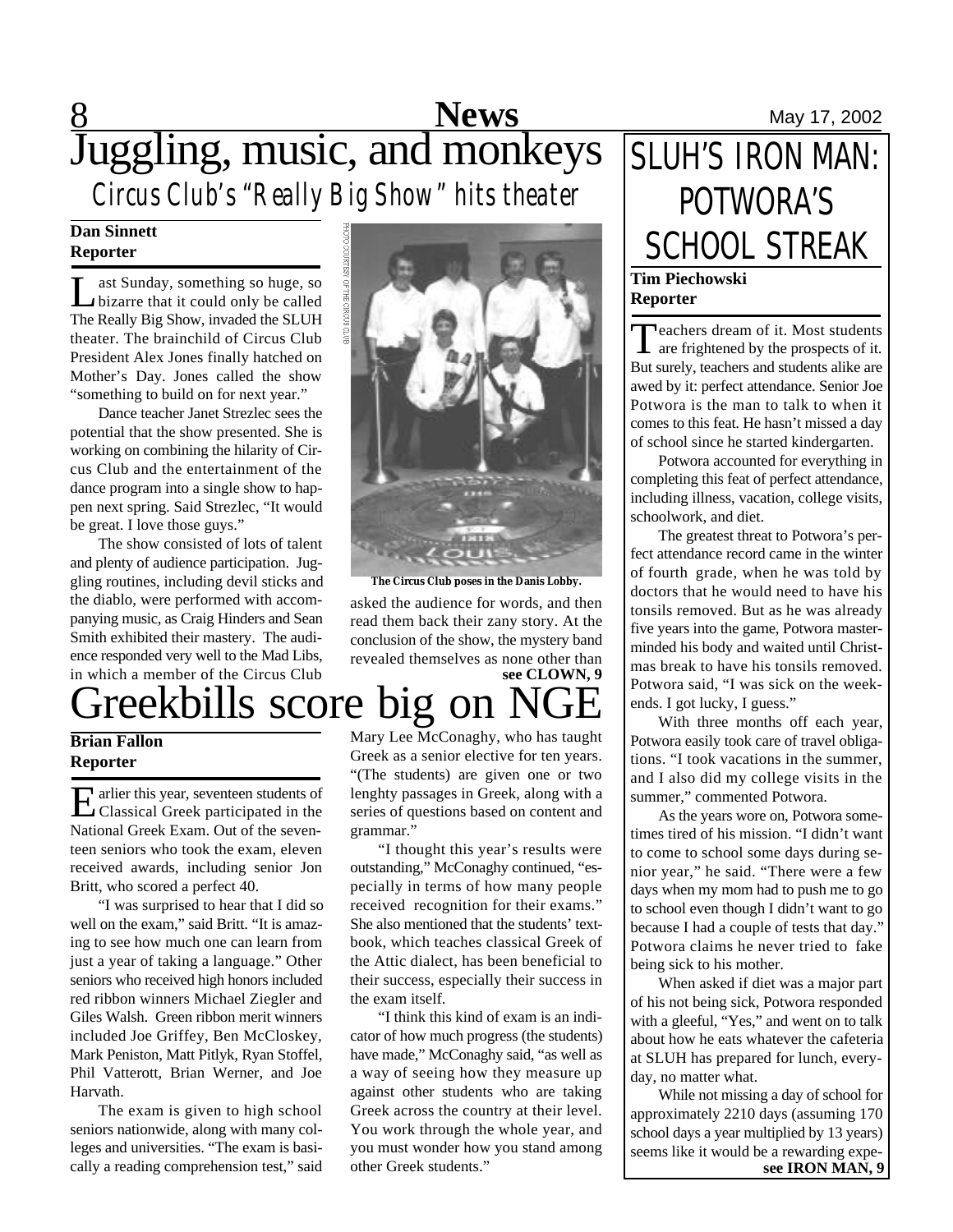# May 17, 2002 **News** 9 *PN* 66 closes year; *PN* 67 editors, staff appointed

### **By the** *Prep News*

 $\sum$  *T* ith the end of the school year comes the end of the tenure of Andrew Ivers and Andy Neilsen as editors in chief of the *Prep News* and the appointment of junior Matt Hoffman in their place. Senior Kevin Moore bows out as sports editor to Tim Piechowski. Junior Geoff Brusca steps up as editor with junior Denis Agniel as assistant editor.

Alex Born fulfilled the duties of photography editor this year, and Chip Deubner worked as a technical advisor and web editor during his junior and senior year. Dan Butler, who served on Core Staff this year, will also be leaving.

"Certainly (next year's editors) are going to have a tough time trying to follow (the current editors') act," said moderator Steve Missey. "The depth with which this year's editors have covered their stories will be tough to match, but these guys, I think, have the talent and the enthusiasm to give it a great shot."

Having worked as a layout artist since the beginning of his sophomore year,

### CLOWN

### (from 8)

SLUH's own The Big O, which features Doc Crozter, John Parr, and Rob Boehm. They excited the crowd and paid a special tribute to mothers with their second and final song "Would You Come."

Despite the success of the show, May 12 was a bittersweet day for the Circus Club as they say goodbye to many seniors. Alex "Michael Jordan" Jones, Craig "Scottie Pippen" Hinders, Sean "Toni Kukoc" Smith, Karl "Luc Longley" Guenther, Jeff "Steve Kerr" Scott, and Will "Dennis Rodman" Halaz have reigned supreme over Circus Club since their sophomore year. Hinders expressed his thanks to the club and their members, saying "The Circus Club has been very, very good to me." Patrick Jones, Alex's brother, will head up the club next year. He, along with the other members of the club, have some awfully big clown shoes to fill.

Hoffman goes into Volume LXVII after spending the last two years laying out on Thursdays to see each issue to its end. He has also worked as a reporter since the fall of his junior year.

"All the signs point to Hoffman as editor in chief," Missey explained. "He's a skilled layout person—he gets things to look clean and graceful. He's just calm and cool. He's going to be able to keep track of lots of different things with grace and skill.

"He's one of the most relentlessly curious people I've ever met," Missey said. "He's committed to knowing what is happening in the school because he thinks it's important."

Of Hoffman's staff, Missey said, "Brusca is talented, energetic—a teriffic writer, very creative. Denis is amazing just a natural, plain and simple. Piechowski is fantastic with detail and will be a teriffic sports editor because of it."



**The** *PN* **67 editorship from left to right: Geoff Brusca, Matt Hoffman, Tim Piechowski, and Denis Agniel.**

Sophomores Brian Kane and Pat Meek will continue next year on core staff. They worked as reporters freshman year and on the core staff this year. Joining them will be junior Pat Stephens and sophomore Brian Fallon, who worked as reporters this year.

"The neatest thing is that all four guys are going to work together in a really interesting way. They have a unique dynamic," said Missey.

### IRON MAN

#### (from 8)

rience; however, Potwora said that other than his education, the only things he had

ever recieved in regards to his perfect attendance were a plaque from his grade school, a laser pen from Vice Principal Eric Clark, \$5 for lunch from Clark each year, and a SLUH card recognizing his achievement, which was again from Clark.

While Potwora must hold some kind of record for his school attendance, he still has work to do if he truly wants to be considered the "Iron Man" of con-

sistency. His most definite, and more famous competitor for the Iron Man spot is Cal Ripken Jr., who managed to show up to work at 2,632 straight games for the Baltimore Orioles baseball team. If

> Potwora wanted to surpass this record of consistency, he would most likely have to go without missing a day into the middle of his senior year of college, if you take into account the fact that most colleges have about 30 days less of school in a two-semester period. If he were to attend all classes through the end of a 4 year college career, Potwora would have approximately 2770

days of attendance perfection.

**Iron Man Joe Potwora**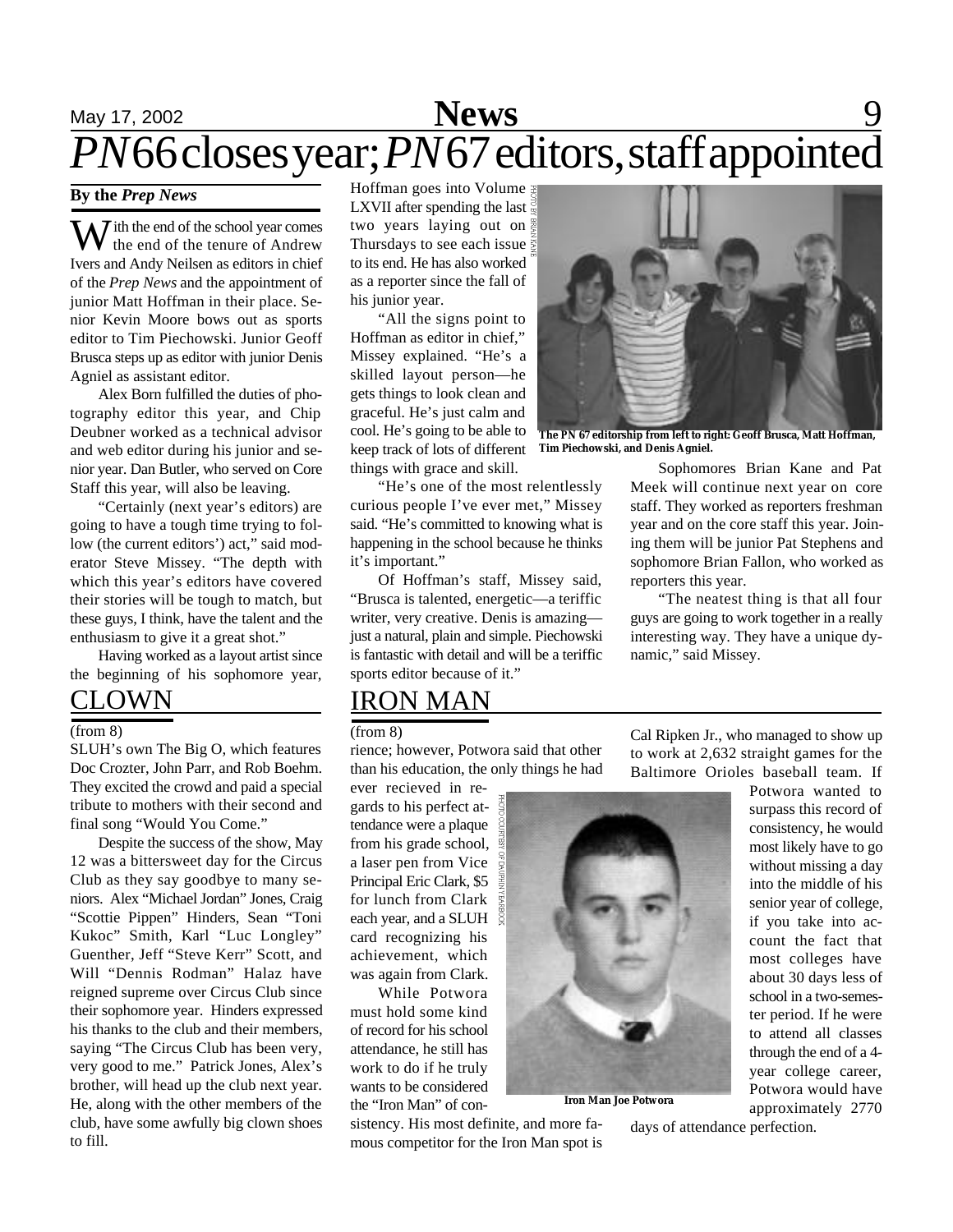## **10 News** May 17, 2002 SUMMER SCHOOL

### (from 1)

"We want to look at what other Jesuit schools have done and learn from that," said counselor Dave Mouldon. He added that the idea of support groups and bringing in speakers to increase communication is popular and being discussed very seriously, but that it could lead to lapses in other areas of counseling. "Focusing too much on wellness could take away from college counseling, so you've got to find a balance," he pointed out.

But, of course, all of this comes in the wake of the Ally campaign. "We'd like to bring in outside experts, psychiatrists, psychologists, so we can learn about students with questions about their sexuality," said Mouldon. "Right now (the Counseling Department) is just trying to learn so we can help students." Gay students have become a concern, especially with a lack of means to deal with their particular problems. The meeting will take a special look at their situation and ways to improve it and help them, considering the awareness raised by their plight in the wake of the Ally controversy. But Mouldon said it is important to remember, considering wellness affects all students, that the "Ally (program) is just one particular group."

Another new improvement being considered is changing the structure of homeroom with an emphasis on future sophomore classes. "I'm concerned about the sophomores," Sheridan said. He believes the support structure is sufficient for juniors and seniors because of leadership projects and activities, and for freshman because of the special attention given to them, but sophomores get lost in the shuffle. The homeroom renovation being discussed would provide ongoing senior support and advisement for those sopho-



**With Andy Schumert in the middle, Jr. Bills and their dates wave their hands to the music.**

"Prom was mad bling-blinging," gushed senior Dave Decepida.

Senior Prom 2002 was held on May 10 at the Cedars, in downtown St. Louis. 222 couples attended, the "most ever," according to senior class moderater Tom Becvar. Eighteen faculty members chaperoned the evening, which began as the couples arrived by 8:00, many in rented stretch limousines.

After a half hour of mingling and a sumptuous dinner, everyone migrated to the dance floor to bust some crazy moves. The night featured a TKO DJ, who tried to

play everyone's favorite dance and rap songs. STUCO President Colin Carroll added, "Everyone looked spectacular, and my eyes were blinded by the ice that people were flossin'." After hours of bumpin' and grindin' on the too-small dance floor, everyone left exhausted.

"This prom went very well. Everyone had a good time...it was one of the most enjoyable proms," Becvar noted.

Carroll summed up the evening, saying, "The music, the dancing, the food, it was all awesome." *—Dan Butler*

mores. The new system would hopefully help nurture sophomores by having seniors give them advice on the changing pressures of changing expectations and involvements.

One huge goal for this would be to bring parents in as the most important support for their children. The parents are the best people to help students, and the last step of all the programs would be to integrate parents and improve communication between them and their sons. "We want to educate adults in being proper instruments of help," Sheridan enforced.

The eventual goal of the meeting will be to improve awareness of the problems and identify the areas that need to be worked on. This process may take years, but all those involved want to make improvements immediately.

"Conversation must lead to structural renovation," Sheridan closed.

### ADMISSIONS

### (from 1)

process became complicated. "We need someone to coordinate," said Bannister.

At a faculty meeting in December, Bannister asked any faculty members interested in leadership positions to talk to him. "We're putting our emphasis in staff development," said Bannister regarding the decision to ask teachers to fill administrative roles.

Despite the open offer, only two teachers approached Bannister about leadership positions, and Hannick was chosen for Director of Admissions. "Hannick came to mind because he's been doing some work in statistical analysis," said Bannister. Hannick has been researching the admissions process with regards to what makes a successful student at SLUH and what doesn't."

"This seems to be the next step in what I've already done," said Hannick. He wants to become a full-time administrator and would like to become principal after Dr. Schenkenberg retires. "This is a way to get administrative experience," said Hannick.

Hannick will continue teaching math part-time. He will be given an office in the main office next year.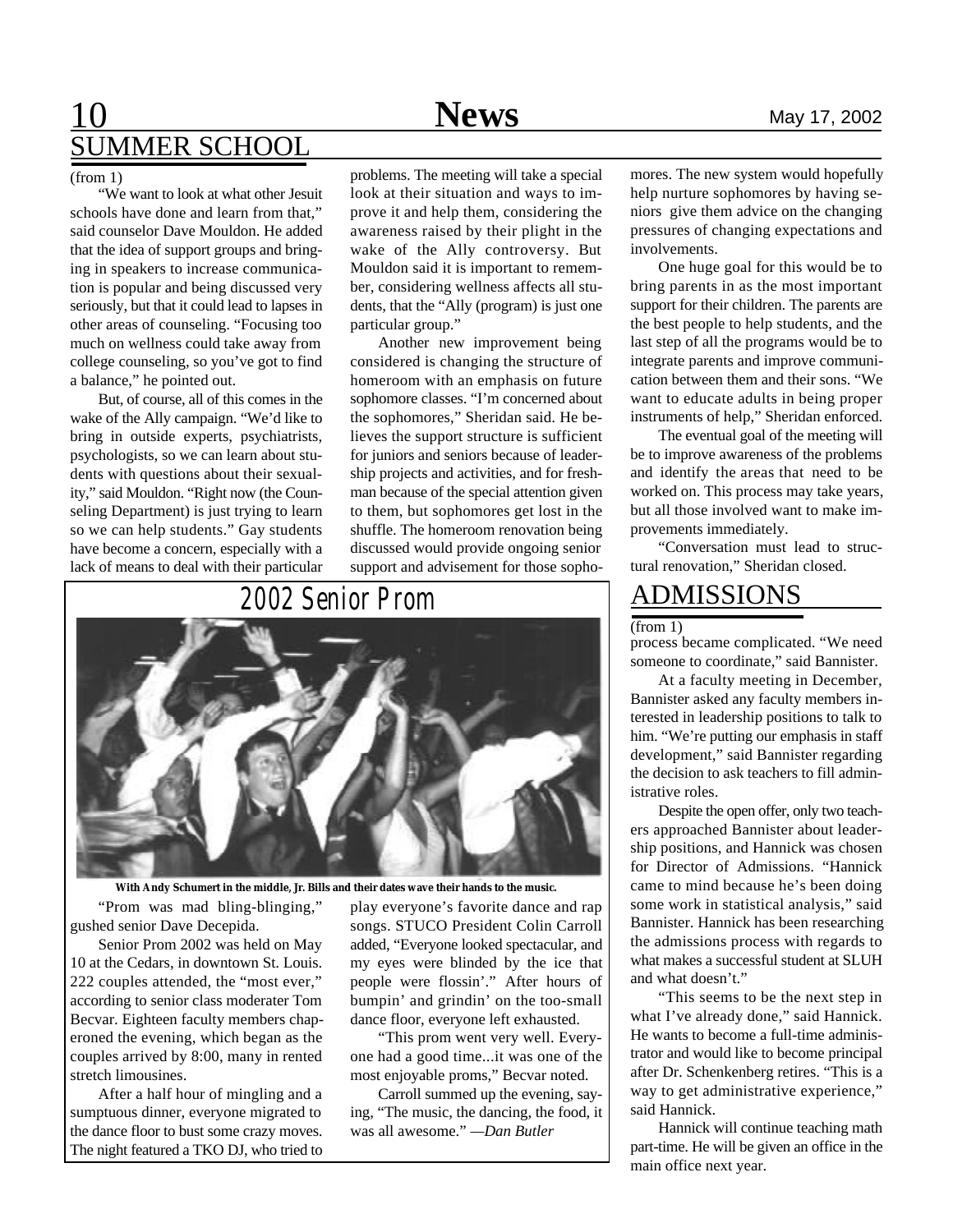# May 17, 2002 **News** 11 Long named Swimbills coach for '03 season

### **Mike Petersen Reporter**

For the last ten years, Terry Murray<br>held control of SLUH's varsity swimor the last ten years, Terry Murray ming program. As "T-Bone" Murray departs to MICDS to be the head soccer coach, Fritz Long will take over the reigns driving SLUH's swim team. Also, Jim Knapp, S.J., will replace Steve Schad as the assistant coach. Diving Coach Brendan LeBrun will remain as SLUH's diving coach.

Long, a teacher at Rosati-Kain High School, was a graduate of Regis High

## MUD FIELD

#### (from 1)

this summer. Hellman says that the date of the opening of the field "is really controlled by the City of St. Louis and the Parks Department," but "SLUH is really happy it is being delayed because it will

allow time for the the grass to take hold." There are actually two new "higher quality" fields being built, according to Hellman. One of these fields will be used as the team's practice field and the other as a game field. In addition

School in Denver, Colorado, where he was a student of Knapp's. After graduating from Creighton University, he spent a year teaching at DeSmet as part of the ASC. Although he will remain teaching at Rosati for the 2002-2003 swim season, he assures that swimming standards will be "at or higher than the level of Coach Murray."

Athletic Director Dick Wehner described the off-campus coaching situation as not a problem, commenting, "You will have Fr. Knapp to reach any time. He knows a little bit about swimming and will be the straw that stirs this drink."

The switch to Forest Park for the baseball team comes after twelve years of play at Heine Meine, a facility in Lemay. Nicollerat said that Heine Meine's distance from SLUH and the fact that they had to split time with Hancock makes the

> new field in Forest Park a better fit for SLUH.

> "Hopefully more guys will come to the games, considering they will be closer to the school," said Nicollerat.

> Those students will be able to sit in some of

the 400 seats behind home plate and the areas on the sides and outfield. Referring to the new drainage system, Nicollerat said, "If it rains at eleven in the morning and the sun comes out, we will still be able to play a game at 4 o'clock." This is very important because of the amount of games that were rained out this year. The team also has first priority to the fields and will be able to practice there from 3 p.m. to 6 p.m. after school. The new field will be professionally maintained and will feature Bermuda grass.

Long has already set some high goals for the upcoming season, saying, "We hope to win all dual meets and race our best times."

When asked whether it would be acceptable to refer to Long as "Fritz-dog," Long replied, "I'll have to think about that one."

Murray reflected on his departure from SLUH: "Leaving the swim team was definitely the hardest."

### BLAIR

### (from 7)

participant on the Council of Missouri Admissions Counselors, she was aware of the available position and was encouraged to pursue the opportunity by colleagues from the Clayton School District.

The move will enable her to counsel fewer students at a time, allowing her to become more familiar with those students. She will be working "specifically with juniors and seniors," helping them apply and prepare for college. Besides more one-on-one time with the students, another benefit of the move is schooling for her young children, who will be able to attend the Clayton School District because of her employment there.

 Blair will miss advising the driven students of SLUH, saying, "Everybody's here for the same purpose, which is refreshing."

It is obvious that Blair's departure will be disappointing to many; after all, how many counselors show their appreciation for a good Q&A session by handing out Chocolate Creme Nestle Treasures?

*Quote o' the Week*

"How many a year has passed and gone, And many a gamble has been lost and won, And many a road taken by many a first friend And each one of them I've never seen again."

# **A view of the incomplete baseball field in Aviation Field.**

to the new drainage system, the field will have a new irrigation system, dugouts, lights, and fences. These fields are on the western edge of the Aviation Field near the Parks Department.

But SLUH will not be the only school to be using the newly-renovated fields. Any other school or association that wishes to use the fields can request a permit for their use and get a slot of games for next spring. SLUH varsity baseball coach Steve Nicollerat said that those other prospective tenants include a Public High League and Forest Park Community College.

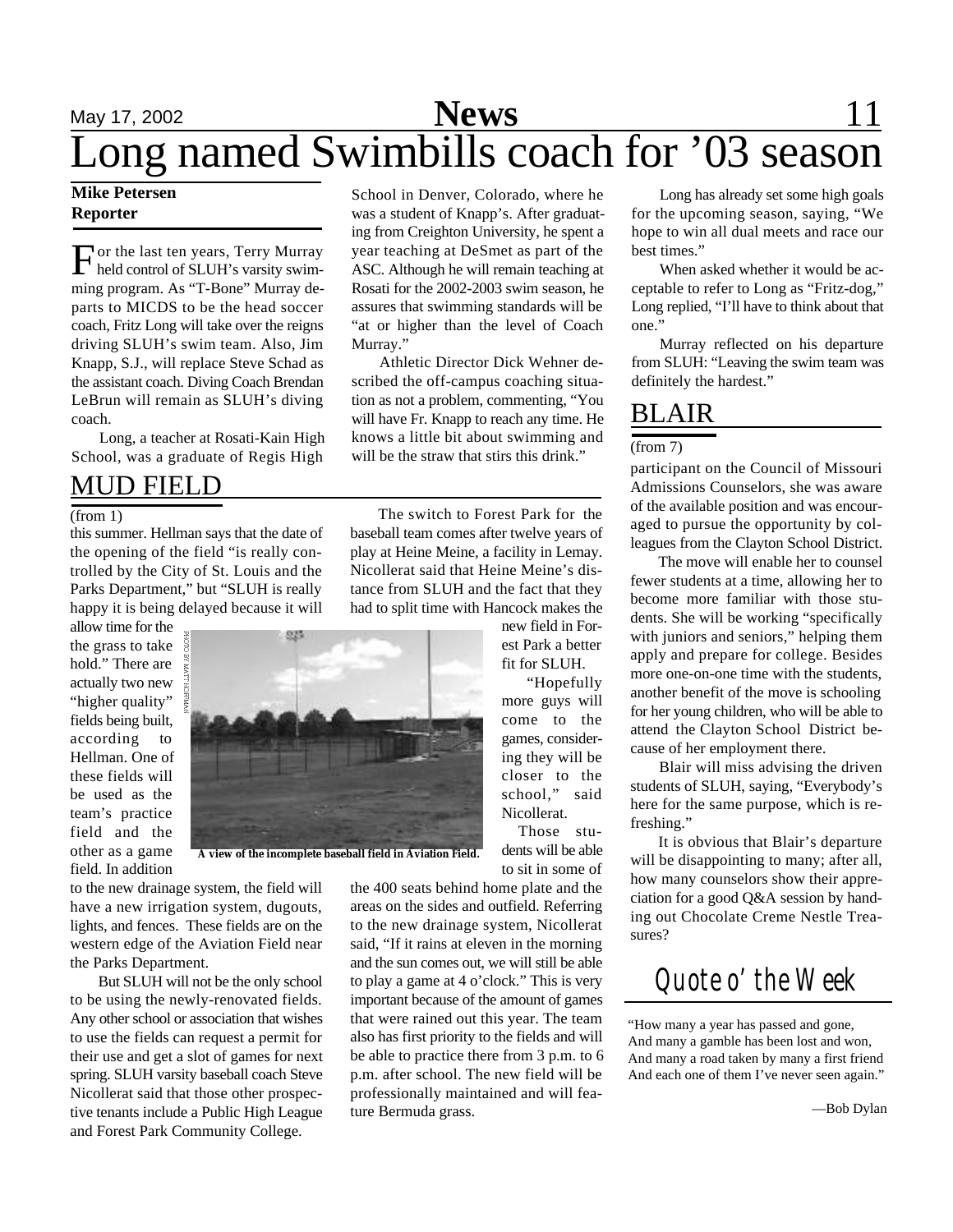## **News** May 17, 2002 LAUGHLIN MURRAY

matters about it... You learn so much more." There are some aspects of SLUH that have been very good for Laughlin. She remarked, "When I teach here, I feel I can bring morality (into the classroom), whereas I could not do that in other places." She went on to say, "One of the greatest aspects of (SLUH) is the intellectual connection I (share) with my colleagues."

One of those colleagues, history teacher Dan Monahan, commented, "She has really impressed me." He is sorry to see her leave but understood that her departure is the best thing for her right now. Most of all he said he would "miss her fire for her work... which helped rekindle (his) fire to stay on top of the field."

She has made an immeasurable impact on her students. Junior Dan Riley said the best thing about her from a student's perspective is, "she always finds



**Editors in Chief**: Andrew Ivers, Andy Neilsen

**Sports Editor**: Kevin Moore **Photography Editor**: Alex Born **Core Staff**: Denis Agniel, Geoff Brusca, Dan Butler, Matt Hoffman, Brian Kane, Patrick Meek, Tim Piechowski

**Web Staff**: Chip Deubner **Reporters**: C. J. Baricevic, Rico Bertucci, John Berosky, Nick Brescia, John Castelli, Compiled From Sources, Brian Fallon, Jim Fox, Dan Julius, Mike Gau, Brian Gilmore, Alex Green, Chris Guilfoy, Joe Harvath, Jimmy Heisner, Paul Hogrebe, Andrew Hrdlicka, Reid Heidenry, Scott Isaak, Patrick Ivers, Joshua Jasper, Bobby Lachky, Justin Luner, Patrick Lyons, Joe Mantovani, Nate McMahill, David Mueller, Dane

 $\frac{1}{2}$  (from 7) a way to make her lesson plan interesting.  $\begin{bmatrix} 1 & 0 \\ 0 & 1 \end{bmatrix}$  (from 7) She has a creative way to excite her students about history." However, Riley maintains he will miss her kindness and thoughtfulness the most.

> Although Laughlin says, "I am really glad I came here," she said that if she wants to teach again, it most likely will not be back at SLUH. Her favorite part of teaching is when the students become interested, and even though the students here are very interested in the material, she feels that a more diverse environment would be better for her. For that reason, Laughlin hopes to be able to teach someday in college, where the students come from all over the country and bring new perspectives to the classroom with them.

> Perhaps Laughlin summed up her career at SLUH the best: "It has just been great for me."

> Moody, Matt Mourning, Joey Neilsen, Matt Oehler, Kevin Pape, Michael Petersen, John Pimmel, Aidan Podleski, Tom Queathem, Tom Recktenwald, John Roth, Tim Roth, Chris Seals, Peter Segrist, Adam Shukwit, Dan Sinnett, Brian Slater, Mike Smallwood, Pat Steinway, Patrick Stephens, John Stewart, J.R. Strzelec, Ryan Vierling, Brian Wacker, Giles Walsh, Andrew Zimmerman **Guest Reporters**: Emily Augsburger, Ann Schroeder

> **Computer Consultant**: Mr. Bob Overkamp **Guest Editors**:Dianne Eikenberry, Rachel Mazzarella

**Moderator:** Mr. Steve Missey **Guest Starring:** Ms. Bonnie Laughlin **Masthead Design**: Rachel Marling **Artists**: Dave Decepida

The *Prep News* is a student publication of St. Louis University High school. Copyright ©2002 St. Louis University High School *Prep News.* No material may be reprinted without the permission of the moderators and editors.



and wiser person." The job taught him great people skills, but he hopes to become "more open and a better listener." He feels one of the most valuable lessons he learned has been how to prepare for class, to be organized, and to be professional.

Next year Murray will be moving on to a position at Mary Institute-Country Day School. He will be MICDS's head soccer coach and hopes to set up their program. In addition to soccer, he will be teaching U.S. History and a few senior electives. SLUH gave him the experience necessary to move on and he is "leaving because of a great opportunity that was presented to me." As well as working at MICDS next year, Murray is looking forward to building and working on his family life and continuing work at the graduate level. Murray is a man who always challenges himself and is always trying to make progress and he looks forward to his future.

*Announcements*

Dauphin 2003 - in the planning stages.

Any student who is looking for an outlet for his energies and his talent will want to consider joining next year's yearbook staff. The needs and opportunities are many: full-time needs for complete layout and writing, full-time needs for photography, full-time needs for reporting, and full-time needs for creativity. None of these areas is mutually exclusive. There are also numerous part-time needs, such as writing season-ending summaries of the various sports teams, identifying students for photo captions, maintaining archival information, contributing appropriate art work, etc. The kinds of contributions that any student can make to the yearbook can be flexible.

Please consider this invitation seriously if you have any interest in the yearbook. Once you have decided to "make the move," please see either Mr. Rosenberg (in the theology department office or anywhere else) or Mr. Keefe (in the foreign languages department office or anywhere else) in order to "sign on the dotted line."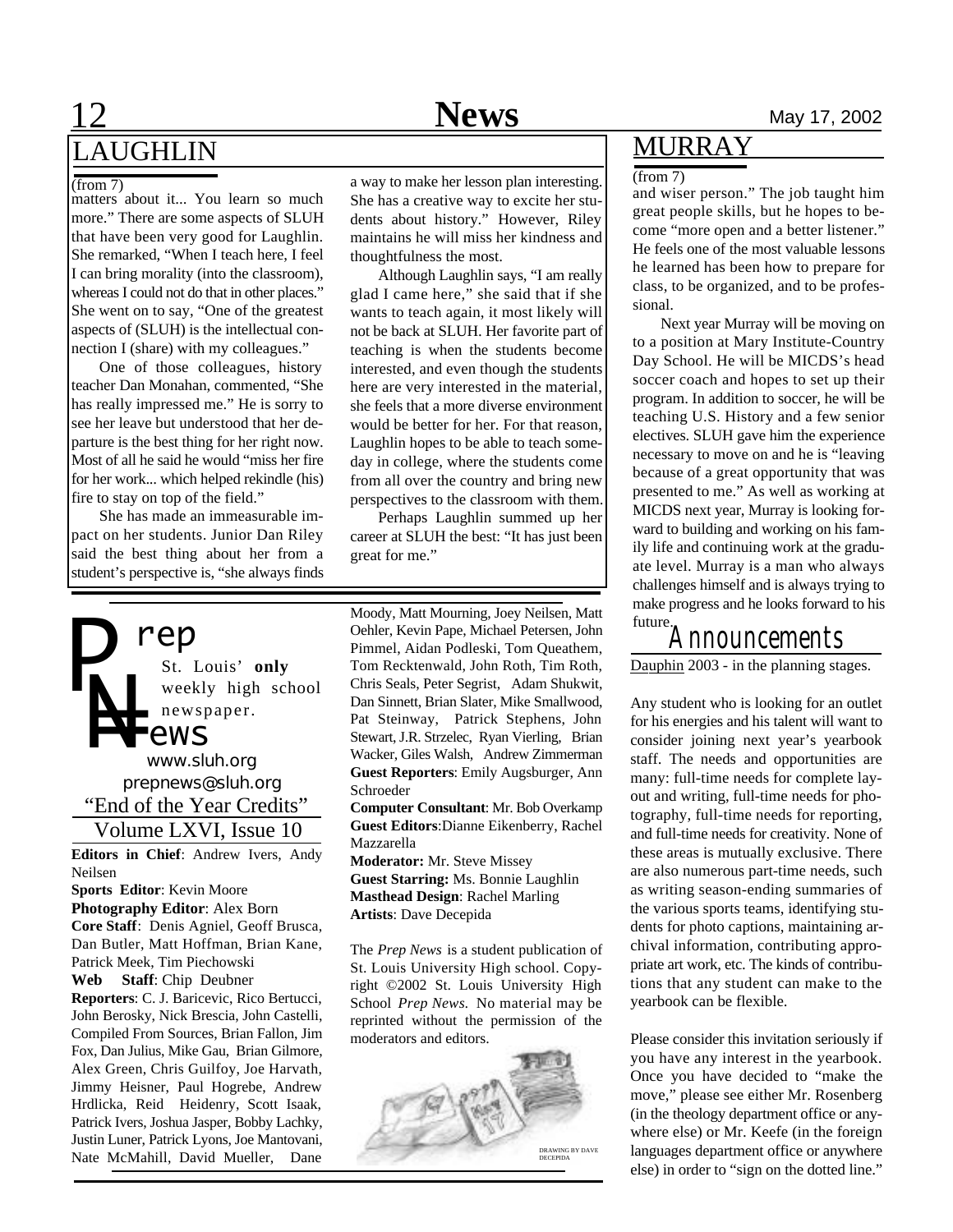# **Sports** 13 olleybills fall to Griffins in semifin

### **Brian Wacker Reporter**

C oming off a hard-fought loss to Vianney in its season finale, the SLUH varsity volleyball team wiped the slate clean and prepared for District action at Lafayette on Tuesday.

SLUH was ranked sixth in the area after the season ended, despite big wins over DeSmet, CBC, and Vianney. Since rankings were based on records alone, SLUH (17-6) lost home-court advantage and had to travel to Kansas, er, Lafayette, where the high-flying Lancers were ranked third.

In the first round of districts, the VolleyBills had little trouble with Francis Howell North, disposing of them easily 15-0, 15-2. After watching Lafeyette whoop up on their first round opponent, the stage was set for an exciting district finals match. "We didn't want to take these guys too easily," said senior captain Ryan Harris. "They are a good team." But SLUH proved to be the better

team. The chemistry was there as SLUH won 15-7 in the first game. The second game was a little sloppy, as unforced errors, which had plagued the Jr. Bills all year, kept the game close. But the Poetryteacherbills pulled away at the end, winning the second game 15-12. The district championship set up what the team had been waiting for all year, a date with second ranked Vianney in the state semifinal at Meramec on Wednesday.

The teams were pumped.

The fans came out in hordes. "This is what I had been living for since freshman year," said senior John Thuet.

Vianney/SLUH fashion, hard-fought points and thrilling plays. But midway through, Vianney's Phil Goedecker reeled



**Ryan Harris sets the ball as Jim Lutkewitte and Alex Lepp prepare for the kill.**

make a run at this thing."

off eight straight points on serves, putting the first game out of reach for SLUH, who fell 15-7.

up in the last couple of games. Hopefully the bats will get hot again, and we can

The next step towards a state champi-

onship was the start of district play. Drawing the #1 seed in District 6, the Jr. Bills received a first-round bye and would eventually play the winner of the U. City vs. Normandy game. Either team would prove to be a favorable match for the Jr. Bills considering they outscored both teams by a total of 35-4. However, it is never smart to underestimate a team, no matter what the skill level;

**see SPOT RUN, 16**

The first game started off in true

# Buntbills roll with district win over Normand

### **John Stewart Reporter**

Y ears of training, months of off-sea-<br>son workouts, and many hours of  $\bar{z}$  ears of training, months of off-seadedication towards the sport are finally about to pay off for many high school baseball players. District playoffs began late this week with the Basebills looking to extend their district championship streak to 11, against many of the foes that make up District 6.

However, the Nicolleratbills had a little unfinished business to take care of before they entered the postseason. The Falcons of Rockwood Summit traveled to Heine Meine this past Saturday afternoon to take on a tired and sluggish Jr. Bill squad. More than half the team was busy the night before, as twelve of the Basebills attended a SLUH-affiliated dance. Early the next morning, they were expected to be ready for ball, and, fortunately for every U. High baseball fanatic, they battled through their struggles and fought off a feisty Summit team for a 4-2 victory.

"That was a really tough situation,"

said left fielder Ryan Wessels. "There's really nothing to do but go out and play as hard as possible even though you're not sure you can do it. We did fairly well considering the condi-

tions."

The star of the game was undoubtedly junior pitcher Tyler Faulstich. He completely overmatched the lowly Falcon hitters, going the distance while only allowing two runs on a handful of hits. He also struck out 10 batters and improved his record to 6-2. Also, he came up with the biggest hit of the game in the

fourth inning, when he drove in two runs on a single through the left side of the infield that put the Jr. Bills up 3-1. With the victory, the team improved its overall record to 14-5.

"We definitely wanted to go into districts playing well," said Faulstich. "I think we accomplished that by stepping



**Matt Lange hurls the ball against Normandy.**

the Jr. Bills did not make this mistake when facing the Vikings of Normandy on Wednesday.

Trying to emulate what they did against the Vikings on April 6th, the Jr. Bills jumped out to a quick 6-0 lead after two innings as juniors Pat Feeney and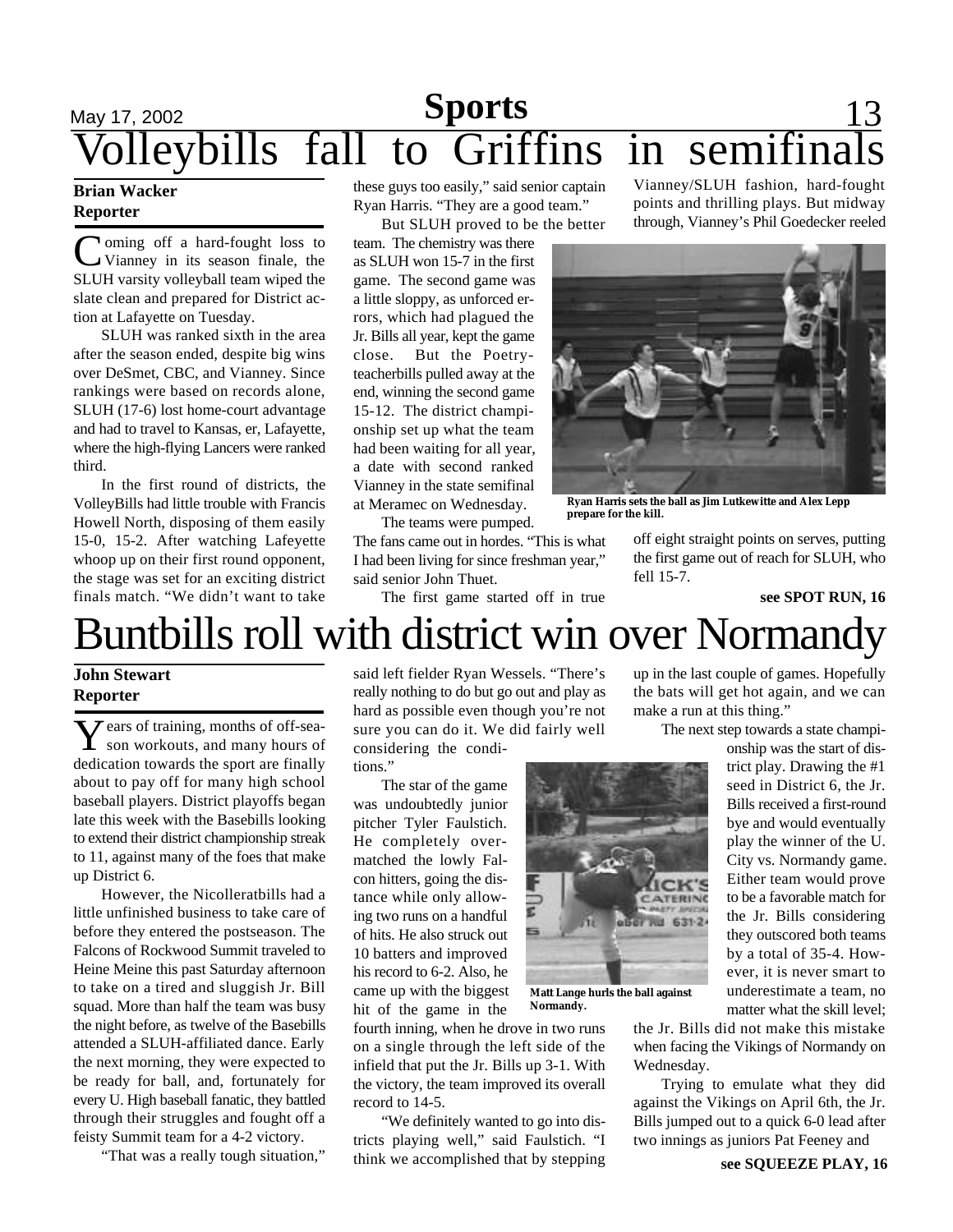## **Sports** May 17, 2002 **Kevin Moore** chumert, Sharamitaro golf at

## **Sports Editor**

Exact spring the St. Louis U. High varsity golf squad knows that the varsity golf squad knows that the competition at districts will probably prove

deeper than the competition at the state tournament. Although this year's team placed third in districts behind Chaminade and DeSmet—therefore failing to qualify for the state tournament—seniors Andy Schumert and Joe Sharamitaro qualified for the individual state competition.

Both players made the trip to Bolivar, Missouri, for the tournament on Monday and Tuesday, yet neither played as well as they had hoped. "The

conditions on the course were pretty bad," explained head coach Greg Bantle. "There was a deluge on Sunday, making Monday's conditions pretty terrible."

Despite the poor course conditions,

the tournament directors still decided to make the players play the ball down in the rough, meaning that when a player hit a ball in the rough he couldn't pick it up and place it higher on the grass. With such wet conditions, hitting out of the rough was

ning, forcing them to cut their practice round short.

On Monday Schumert shot an 8-overpar 80. "With the poor course conditions, that turned out to be a good score. It probably placed him in the top quarter of

scores," said Bantle.

Sharamitaro started off the tournament by shooting an 88, but, with better course conditions on Tuesday, he improved and shot an 82. "He rebounded pretty well the second day," said Bantle.

Schumert shot an 88 the second day, despite improved course conditions. "The conditions the second day were great, but they placed the pins in more difficult spots the second day so the scores would be higher. Their

plan worked," described Bantle.

Schumert commented, "It was disappointing that I didn't play as well as I would have hoped, even though the con-

**see ALBATROSS, 18**

# SPRING SPORTS WRAP

#### **C -TEAM ROLLER HOCKEY Record**: 4-10

### **Coach Rusty Parker**:

"As a team we made tons of progress. Even if we didn't win, every player played with heart every game."

### **Highlight of the season:**

The C-team had a comeback win against DeSmet for its first win. The team was down 4-2 with 3:00 minutes left in the game. Upon pulling their goalie, they managed to score two comeback goals and tie the game 4-4 with 15 seconds left. Two players dove in front of the net to stop goals on an empty net. The team ended up winning the game 5-4.

### **JV VOLLEYBALL**

### **Record**: 16-1

**Coach Terry Quinn**:"We have seven sophomores whose collective record is 34-1; that looks pretty good for the future of volleyball at SLUH."

### **Highlight of the season:**

The team beat Vianney at home, in what

Quinn described as a "thrilling three-game match." The team beat Vianney 17-15 in the third game.

#### **B BASEBALL**

**Record**: 11-5

### **Coach Scott Gilbert**:

"There was an overwhelming sense of team among this group of guys. Each and every time we fell behind we battled back." **Highlight of season:**

The B-team was down 9-3 in the fourth inning against Chaminade and battled back for a 12-11 win. They scored two runs in the bottom of the seventh inning with one out at a packed Heine Meine.

### **C BASEBALL**

**Record**: 6-2

### **Coach Paul Sheridan, S.J.**:

"This team has character and is fun to work with; they have great potential as the B-Team."

### **Highlight of the season:**

11 rainouts

**JV TENNIS**

**Record**: 4-1-3

**Coach Miles Grier:** "The JV had impressive showings from several freshmen, who make me excited about next year's tennis team."

### **JV LACROSSE**

#### **Record**: 7-2

**Coach Tony Plein**: "We have a lot of depth, which has been one of our strengths. We are expectng a strong finish in the tournament."

### **Highlight of the season:**

The team enters the JV tournament at Parkway Central this Saturday and Sunday.

### **C LACROSSE**

**Record**: White team 6-2, Blue team 5-3 Both teams had several rainouts which were not rescheduled.

 **Steve Schad, White team coach**: "Our focus wasn't on winning games. They really perfected their skills."

**Joe Sharamitaro (far right) looks on at the state tourney.**

even more difficult than normal.

Schumert and Sharamitaro started to play a practice round on Sunday as it drizzled, but they got through only nine holes before it started to thunder and light-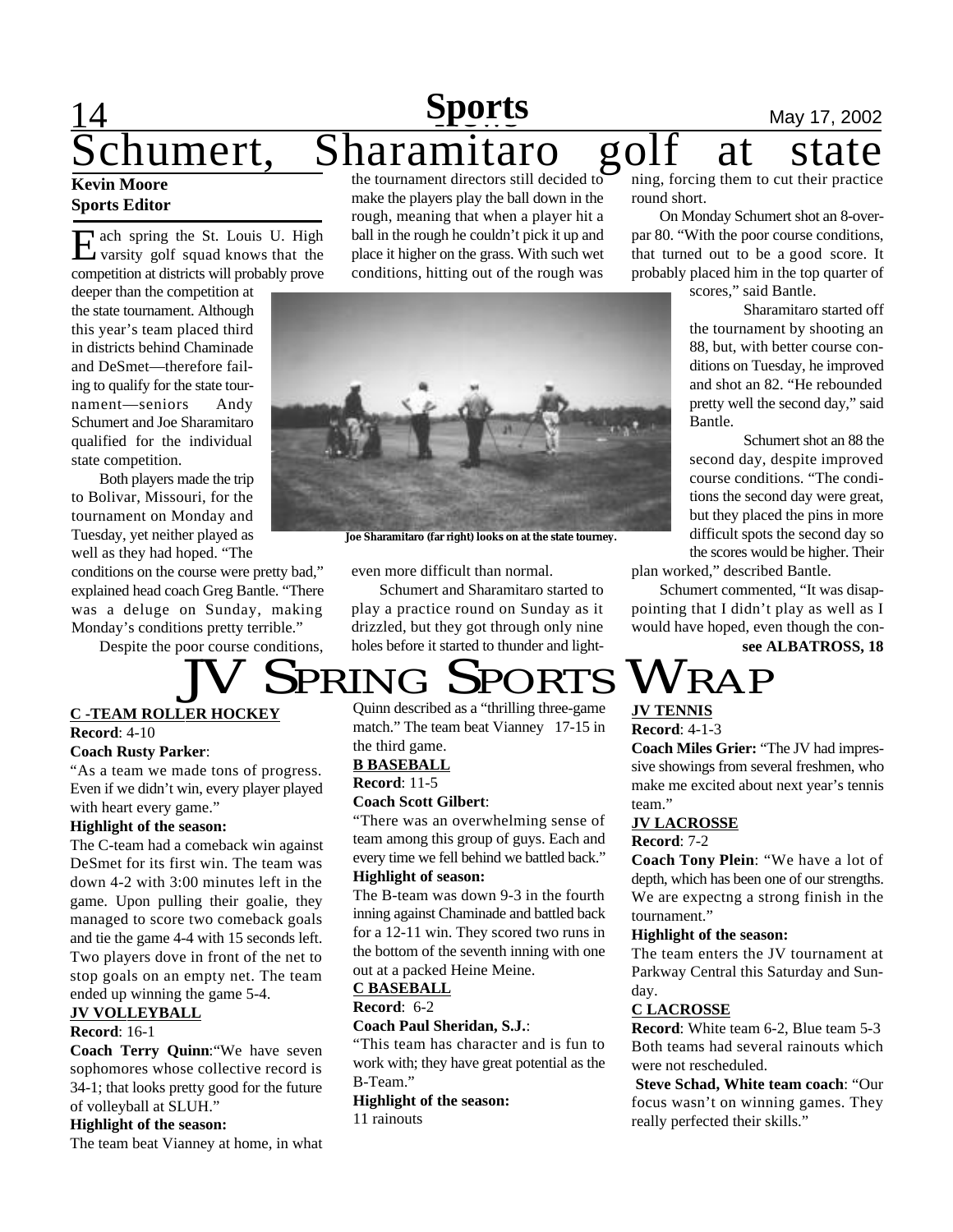### **Joe Harvath Reporter**

T his Saturday, beginning at 8:00 a.m. at Parkway South, the Tennisbills hope to move one step closer to the state tournament by advancing past Sectionals. The Backhandbills take on the Patriots of Parkway South, who tied with Kirkwood last week for first in their district. The Patriots should look pretty familiar to the Tennisbills because for the most part they have returned everyone from last year's team, which knocked SLUH out of Sectionals last season in the first round. That should provide enough motivation for the Acebills to overcome the South tennis team.

If SLUH successfully overcomes the favored Patriots, like the Kornfeldbills did this fall, they will move on to play the winner of Kirkwood and Cape Girardeau

## Brien leads slew of sectional qualfiers **Brian Gilmore**

### **Reporter**

For the SLUH distance team, excel-<br>lence has come to be a simple fact of or the SLUH distance team, excellife this season. Orchestrated by distance coach Tim Chik, the squad has provided the track team with a steady flow of points all season long. With the postseason now underway, the guys have a chance to make their names better known state-wide.

At last Saturday's District 2 meet at Eureka High School, SLUH qualifed athletes for tomorrow's Sectionals in five events, with four from distance events alone. The top four finishers in each event moved on to Sectionals. The five sectional qualifers are up from last season's four.

Tom O'Brien led the charge for SLUH, anchoring the victorious 4x800 meter team and qualifying in two other open events. Running with O'Brien in the 4x800 were Kevin Crean, Pat Leinauer, and Peter Schaefer. After Crean and Leinauer ran with the leaders, Schaefer exploded out to the lead with a 1:57 leg, propelling O'Brien to a lead that he would not relinquish. Beating their challengers

# May 17, 2002 **News** 15 **Sports**

Central that afternoon at one o'clock at Kirkwood Park. The winner of that game earns the right to advance to the team portion of the state tournament in Springfield.

No matter what the outcome of this weekend, the season has been a definite success overall. Returning only three of last year's top six players, the Grier/ Schmidtbills were not sure what to expect as far as overall team success was concerned. But everyone on the team stepped up and raised their game to another level, helping the team tremendously.

As coach Vincent Schmidt said, "These young men went above and beyond every expectation Coach Grier and myself had going into the season." The season included a third-place finish in the Belleville East Tournament, first place in conference dual meets, third in the MCC Tournament, Chaminade's only loss to a

# Tennisbills squash the competition

4A team, and a repeat as District Champs in record-setting fashion. A win at Sectionals and a ticket to state for the team would only add to the success. As one of the coaches of another team in the Jr. Bills' district said, "(The Jr. Bills) really came out of nowhere, shocked everyone, and guaranteed a finish as at least one of the top sixteen teams in the whole state. (They) had unseeded players in the semifinals of every bracket of this district tournament. That's impressive."

Hopefully, the whole team will be playing in the state tournament in two weeks in Springfield. But if not, they will still be represented very well by Pat Steinway, who qualified for the individual tourney. Everyone from SLUH should come out to Parkway South Saturday morning to help cheer the Tennisbills as they fight for their spot in the state tournament.

from Parkway South and Washington, the team ran an overall time of 8:09.51.

"We knew going in that there would be some great competition from Parkway South and Washington," said Schaefer, "and it was nice to be able to run with them. As far as tomorrow goes, I'd like to see us run around eight flat." Taking Leinauer's place in the relay at Sectionals will be sophomore Steve Nagel.

Racing only to win, O'Brien later won the 1600-meter run in a time of 4:28.02, outdistancing Eureka's Tony Payton, Washington's Joe Nagel, and Rolla's Michael Issac for the win. Crean finished 5th in 4:36.08.

O'Brien then came back to qualify in the 800-meter run in 2:00.12, finishing second behind Hutsel's (from Parkway South) 1:58.93. Schaefer was third in 2:00.61.

"Tipper and I had some trouble getting boxed in, and with the slow first lap, I knew it was going to take a quick finish to qualify," said Schaefer, "but I knew we had the guns to do it."

Running a gutsy race, John Parr won the late-afternoon 3200-meter in 9:57.38.

Parr had been feeling ill all afternoon, having to withdraw from the 4x800 he had been slated to run. Once the race started, though, Parr found his groove, and he was the only runner to crack the ten-minute barrier on a warm, humid afternoon. South's Mike Serniak was second in 10:02.20, 9th in the 4A 3200 last season at State. Leinauer ran strong, but he was unable to qualify, running 10:23.82 for 5th place.

"After four years of hard work, it's great to see the success starting to come for us," said Parr, "and it would be a huge honor to qualify for State. It's going to take a smart, fast race on Saturday." Farmington's Aaron Grimes and South's Serniak are among the favorites to qualify that could provide that fast pace towards the front.

High jumper Reid Heidenry added another gold medal to his impressive array of hardware, clearing 6'0" for the district title. Two other jumpers also hit 6'0", but Heidenry won by virtue of fewer scratches. Karl Guenther wrapped up his track career with a big day, jumping 5'8"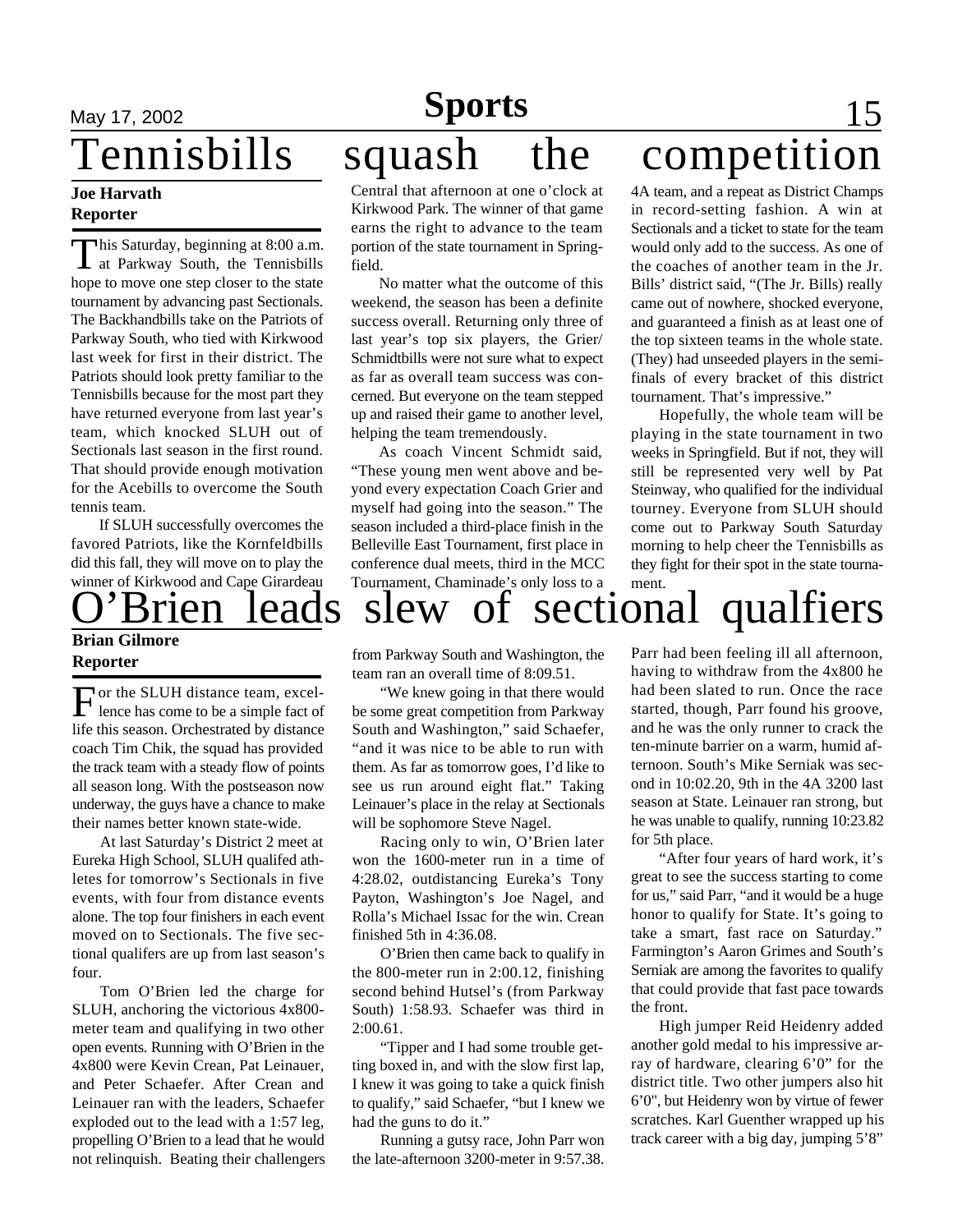## **16 News News News May 17, 2002** SQUEEZE PLAY

### (from 13)

Andy Hecht led the attack, combining for five hits and as many RBIs in the contest. That proved to be more than enough for hurler Matt Lange, as he showed that he was superior by executing his pitches on both sides of the plate and keeping the hitters off balance with a consistent curve ball. Lange, along with junior pitcher Rico Bertucci, combined for the Jr. Bills' second no-hitter of the season, an uncommon feat in this circuit of baseball. The final score was a 10-0 whipping that put the Jr. Bills in the district championship.

"I felt really good out there today," said Lange. "I really wanted to help put us on the right foot early on in the playoffs. I'm really confident right now, and hopefully we'll be able to continue this level of play until June."

The offense received a much-needed burst as they exploded for ten runs on 14 hits. The Rawlingsbills played maybe their best all-around game since their win over

## SPOT RUN

The second game started off similarly to the first one. Points were hard to come by as the teams found themselves tied 6-6. But Vianney rallied for seven of the next eight points to go ahead 13-7. Just as the "It's all over!" cheers began from the Vianney faithful, SLUH rallied like left-wingers at a Nader speech. They scored the next seven points to take a 14- 13 lead.

Meanwhile, sports commissioner Adam Shukwit was booted because of his excessive taunting of Vianney players. The Vianney head coach was becoming increasingly annoyed by Shukwit's antics and pleaded to the refs to put a stop to it.

With Shukwit leading cheers from the exit door, the SLUH fans cheered their team back into the game. With the Volleybills up 14-13, the opportunity was golden. But the execution never came. Instead Vianney fought back to take the lead 16-15. After numerous sideouts, Vianney put the game away, 17-15, ending SLUH's season.

CBC on April 23rd. This is definitely the time of year to find their game and to play their best, so hopefully the Jr. Bills will be able to continue their hot streak and eventually play at the University of Missouri-Columbia in a matter of two weeks.

The pitching staff appears to be in the best condition of the season, as both starting pitchers, Lange and Faulstich, are at the top of their games. Usually the team who wins the state championship is the team who pitches the best, and this starting rotation, along with the dominating bullpen, appears to be ready to accept the challenge and lead the team down the stretch. Many of the Jr. Bill batters have gone through slumps throughout the duration of the season, but it appears as though they have overcome their troubles; they now look eager to collaborate with the pitching staff to help the squad out by any means necessary.

The convincing victory led the Basebills into the district championship game against #2 seed Ritenour that was originally scheduled for Thursday afternoon but was cancelled due to inclement weather. Ritenour has held their own this season in a very competitive Suburban North conference, going 14-10 while hanging close with some of the better teams in the area.

"Ritenour has a good team," said head coach Steve Nicollerat. "They've won 14 games this year, and they should be able to play us close."

Fan attendance at Heine Meine this season hasn't been superlative, but the team would like to thank everyone who has made the effort to come out and support the team.

There is still time for the U. High baseball faithful to come on out and support this team if they make it into the state tournament. Check the baseball section of the sports bulletin board outside of the cafeteria to find out game times of the possible sectional matchups.

"The game was really disappointing," remarked senior Colin Carroll. "It (from 13) "The game was really disappoint-<br>
year's team will be led by junior starters

stinks when you make it this far and don't play your best. That wasn't our best game."

Senior Jim Lutkewitte echoed Carroll, saying, "We didn't play to our potential. We could have beaten those guys."

The season was not a loss, though. The final record of 19-7 is nothing to be ashamed of. With

big wins and tough losses against Vianney and DeSmet, the Jr. Bills felt all of the emotions of a great season. A strong senior class leaves the program in the hands of a JV team that went 13-1 this year. Next

Alex Lepp, Brian Guntli, and Tim



**The Jr. Bills huddle one last time after the game.**

#### O'Connell.

The team thanks all those who came out to see them throughout the year and would like to wish all the seniors well next year.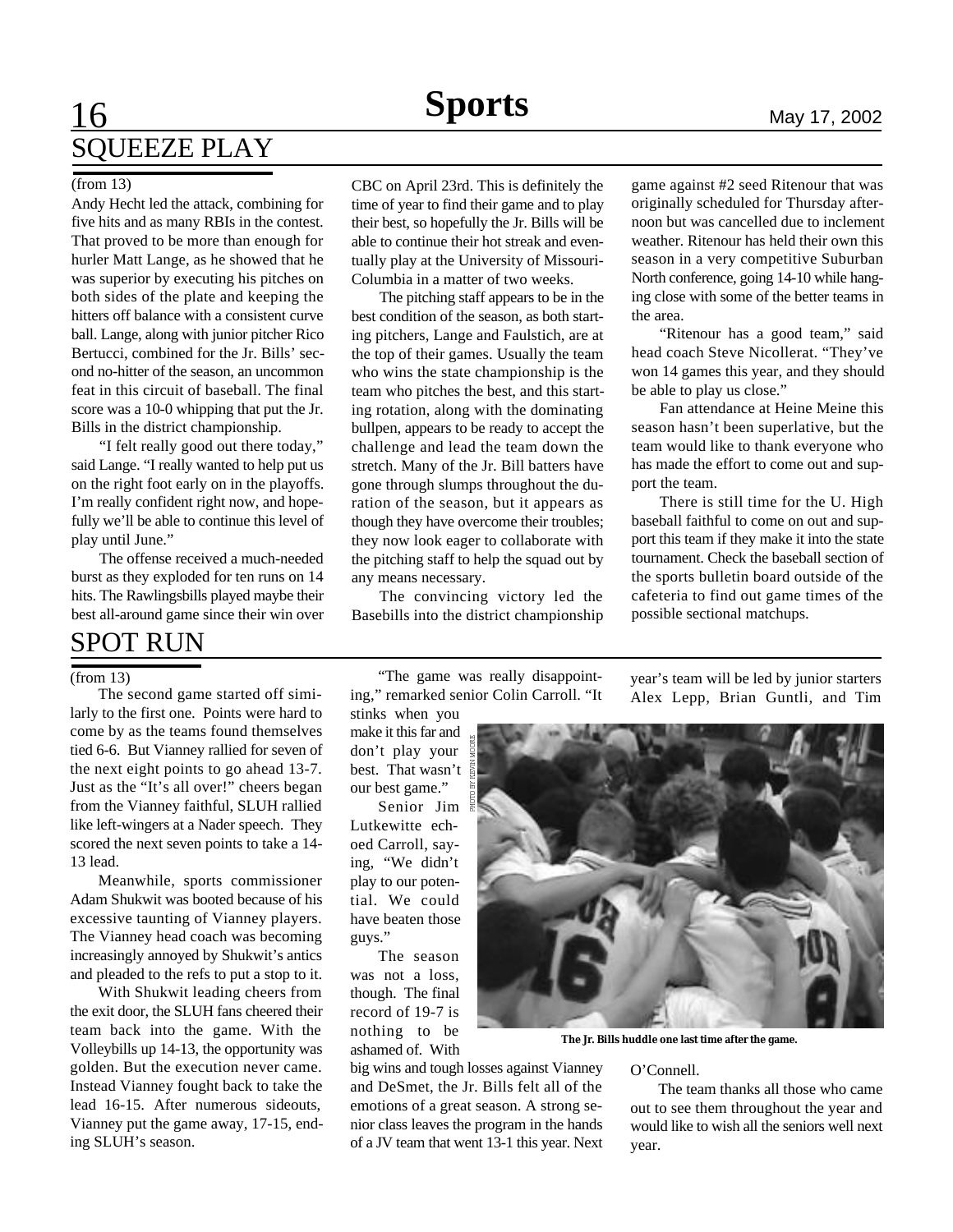## **Sports**

## May 17, 2002 **News** 17 Lacrossers win two straight to end regular season *CBC/Webster winner to be first opponent in playoffs*

### **Jim Fox Reporter**

This past week brought a lot of action<br>to the St. Louis U. High lacrosse his past week brought a lot of action team (well, at least when compared to the previous week). After a week of rainouts following the CBC game, the Jr. Bills were forced to play three games in five days to close out the regular season. Their first game, against MICDS last Saturday, was a 6-3 loss, but they won their last two 17-6 and 17-1 against conference oppo-

nents Hickman and Lindbergh, respectively.

Despite not having played in a week, SLUH came out strong against the MICDS Rams, one of the area's best teams. The Jr. Bills' defense set an early tone; with swift checks, aggressive play and goalie Mike Lewis standing on his head in the net, one of the area's more potent offenses was shut down.

On the offensive end of the field, the Cradlebills got settled in nicely. After getting an early goal from Matt Hof, they settled the ball down and controlled the play in the first two quarters. The only thorn in the side of the offense was the rust caused by not playing

in a week. All in all, the Jr. Bills played well in the first half, and led 3-2. As in the CBC game, though, the second half was a different story.

Starting the second half, the Laxbills were caught relaxing. Sloppy passing, lackadaisical ground ball play, and lousy stick protection cost the Jr. Bills valuable offensive possessions and allowed the Rams to control the second half. Also, with the help of a few Lacrossebills' penalties, MICDS was able to jump ahead 4- 3. They didn't relinquish their lead

SLUH coach Barrett Smith felt the

first half showed the team's strength, saying, "We could out-play and beat (MICDS), but with unforced errors, we take ourselves out of the game."

Putting the loss behind them, the Titanclassichandlebills had some house cleaning to do within their conference in order to secure a first-round bye in the playoffs. Their first challenger would be Columbia-Hickman. Taking an immediate 3-0 lead, the team's overconfidence once again took hold as Hickman scored five of the game's next six goals. The J-

Bills responded with a 13-1 run of their own, and never looked back. Hof led the team with five goals, while junior Travis Dum netted three.

One of the game's highlights came on a goal late in the fourth quarter. Senior Captain Joe Bartel, a long-pole defenseman turned shortstick attackman, showed his offensive prowess with a sharp goal. After a dead ball, a SLUH attackman brought the ball around from outside of the offensive box. Streaking in from the wing, the attackman drew two slides on the play. The attackman, who had already

pitched his tent as he camped out on the crease, was suddenly wide open. He hit Bartel with the pass, and Bartel, like any experienced attackman, dip-and-dunked the goalie for his first goal of the year.

"I knew it was a crucial point in the game," said Bartel of the team's 17th goal. "I just used all my experience stopping attackmen to think of what I had to do to score that one. Too bad I don't get the Lion's Choice."

In their last game of the regular season, against Lindbergh, the Barrettbills

> honored the seniors for all of their hard work and leadership with a fast start. Jumping to an immediate lead, SLUH put it into cruise control and coasted through the game. Junior John Belgeri threw in three goals in the first half to help distance the Warriorbills. Seniors Dennis Burke and Chris Ahner each scored their first goals of the year. Sophomore faceoff technician Doug Berkeley also scored his first of the year in the fourth, after being run into the ground over the previous three.

> Berkeley was overjoyed with the team's performance and the rush of scoring a varsity goal. "A

1989 Mitsubishi with Mighty Max pickup, the car I always wanted. And now I have it. I rule!" he was heard to exclaim as he pumped his fist straight into the air.

With the regular season all wrapped up, the Laxbills are gearing up for the playoffs. Their first game will be against the winner of the CBC-Webster play-in, and the game will take place Monday night either in the Stadium or at Compton Drew. The game will be the biggest game of the year and promises to be exciting. Fan support could make the difference, so come out and have a good time.